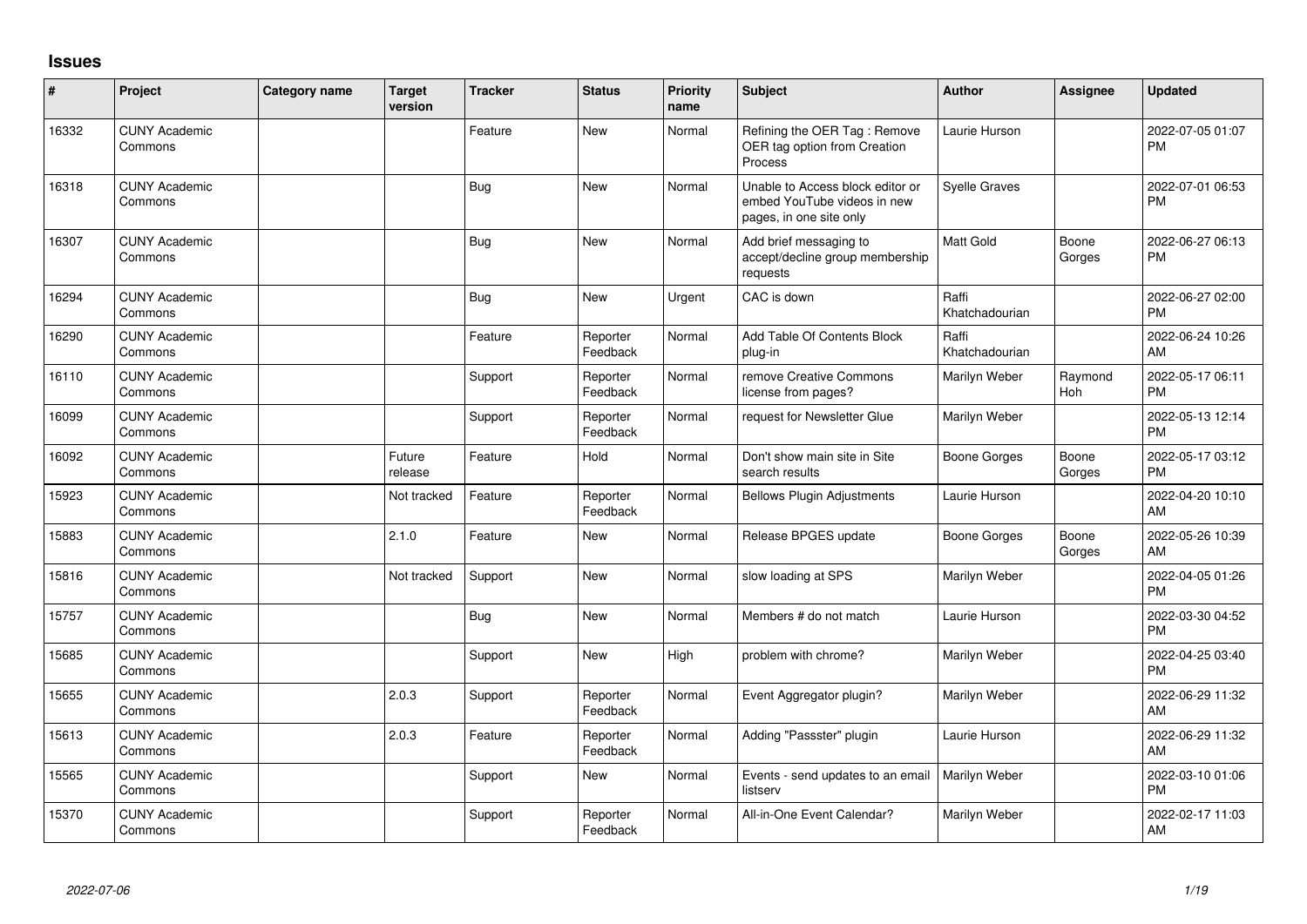| #     | Project                         | <b>Category name</b> | <b>Target</b><br>version | <b>Tracker</b> | <b>Status</b>        | Priority<br>name | <b>Subject</b>                                                       | <b>Author</b>           | <b>Assignee</b> | <b>Updated</b>                |
|-------|---------------------------------|----------------------|--------------------------|----------------|----------------------|------------------|----------------------------------------------------------------------|-------------------------|-----------------|-------------------------------|
| 15260 | <b>CUNY Academic</b><br>Commons |                      |                          | Support        | Reporter<br>Feedback | Normal           | Diacritical markings   European<br><b>Stages</b>                     | Marilyn Weber           |                 | 2022-02-04 08:16<br>AM        |
| 15176 | <b>CUNY Academic</b><br>Commons |                      | Not tracked              | Support        | Reporter<br>Feedback | Normal           | Archiving Q Writing & Old<br><b>Wordpress Sites on the Commons</b>   | Laurie Hurson           |                 | 2022-02-08 10:28<br>AM        |
| 15169 | <b>CUNY Academic</b><br>Commons |                      | 2.0.3                    | Support        | Reporter<br>Feedback | Normal           | new Prelude website zipfiles for<br>custom theme and other files.    | Marilyn Weber           |                 | 2022-06-29 11:32<br>AM        |
| 15045 | <b>CUNY Academic</b><br>Commons |                      |                          | Support        | <b>New</b>           | Normal           | no result for KCeL in the search<br>box on the commons               | Marilyn Weber           |                 | 2021-12-10 11:29<br>AM        |
| 14940 | <b>CUNY Academic</b><br>Commons |                      |                          | <b>Bug</b>     | <b>New</b>           | Normal           | Discrepancy between Commons<br>profile "sites" and actual # of sites | Laurie Hurson           |                 | 2021-11-08 11:09<br>AM        |
| 14936 | <b>CUNY Academic</b><br>Commons |                      |                          | <b>Bug</b>     | <b>New</b>           | Normal           | Commons websites blocked by<br>SPS campus network                    | Laurie Hurson           |                 | 2021-11-03 03:57<br><b>PM</b> |
| 14900 | <b>CUNY Academic</b><br>Commons |                      | Not tracked              | Support        | Reporter<br>Feedback | Normal           | previous theme?                                                      | Marilyn Weber           |                 | 2021-10-25 10:31<br>AM        |
| 14842 | <b>CUNY Academic</b><br>Commons |                      | Not tracked              | Support        | Reporter<br>Feedback | Normal           | Question about widgets and block<br>editor                           | Gina Cherry             |                 | 2021-10-06 03:01<br><b>PM</b> |
| 14792 | <b>CUNY Academic</b><br>Commons |                      |                          | <b>Bug</b>     | New                  | Normal           | Inconsistent email notifications<br>from gravity forms               | Raffi<br>Khatchadourian |                 | 2021-10-04 01:50<br><b>PM</b> |
| 14784 | <b>CUNY Academic</b><br>Commons |                      |                          | Support        | Reporter<br>Feedback | Normal           | User report of logo problem when<br>using Customizer theme           | Marilyn Weber           |                 | 2021-09-17 10:25<br>AM        |
| 14629 | <b>CUNY Academic</b><br>Commons |                      | Not tracked              | <b>Bug</b>     | Reporter<br>Feedback | Normal           | Possible Post Order Bug?                                             | <b>Syelle Graves</b>    |                 | 2021-09-14 10:47<br>AM        |
| 14538 | <b>CUNY Academic</b><br>Commons |                      | Not tracked              | Support        | Reporter<br>Feedback | Normal           | <b>Weebly To Commons</b>                                             | Laurie Hurson           |                 | 2021-09-14 10:47<br>AM        |
| 14504 | <b>CUNY Academic</b><br>Commons |                      | Not tracked              | Publicity      | Reporter<br>Feedback | Normal           | Adding showcases to home page<br>menu                                | Laurie Hurson           | Boone<br>Gorges | 2022-01-19 03:26<br><b>PM</b> |
| 14475 | <b>CUNY Academic</b><br>Commons |                      | Not tracked              | Publicity      | <b>New</b>           | Normal           | OER Showcase Page                                                    | Laurie Hurson           | Laurie Hurson   | 2021-09-14 10:46<br>AM        |
| 14398 | <b>CUNY Academic</b><br>Commons |                      | Not tracked              | Support        | Reporter<br>Feedback | Normal           | Events plug-in notification problem                                  | Marilyn Weber           |                 | 2021-05-11 11:21<br>AM        |
| 14394 | <b>CUNY Academic</b><br>Commons |                      | Not tracked              | Feature        | New                  | Normal           | Commons News Site - redesign                                         | scott voth              | scott voth      | 2021-09-14 10:46<br>AM        |
| 13949 | <b>CUNY Academic</b><br>Commons |                      | Not tracked              | Bug            | New                  | Normal           | Continued debugging of runaway<br>MySQL connections                  | <b>Matt Gold</b>        | Boone<br>Gorges | 2021-09-14 10:42<br>AM        |
| 13912 | <b>CUNY Academic</b><br>Commons |                      | Not tracked              | Feature        | Hold                 | Low              | posting "missed schedule"                                            | Marilyn Weber           |                 | 2021-02-23 10:46<br>AM        |
| 13286 | <b>CUNY Academic</b><br>Commons |                      | Not tracked              | Support        | <b>New</b>           | Normal           | problem connecting with<br>WordPress app                             | Marilyn Weber           | Raymond<br>Hoh  | 2020-09-08 11:16<br>AM        |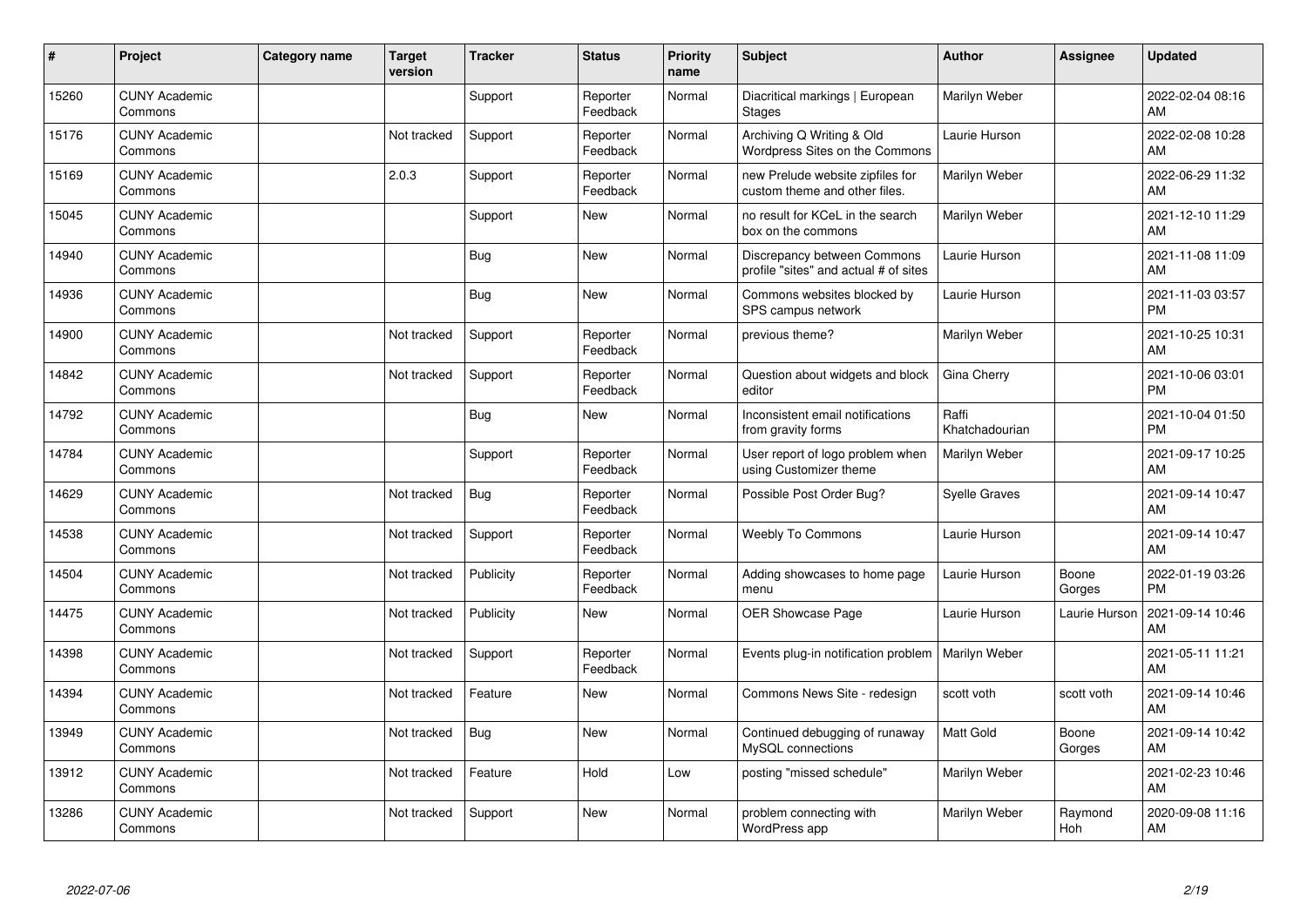| ∦     | Project                                                                 | Category name | <b>Target</b><br>version | <b>Tracker</b> | <b>Status</b>        | Priority<br>name | <b>Subject</b>                                                               | <b>Author</b>       | <b>Assignee</b>     | <b>Updated</b>                |
|-------|-------------------------------------------------------------------------|---------------|--------------------------|----------------|----------------------|------------------|------------------------------------------------------------------------------|---------------------|---------------------|-------------------------------|
| 13255 | <b>CUNY Academic</b><br>Commons                                         |               | Not tracked              | Support        | Reporter<br>Feedback | Normal           | Accessibility problems                                                       | Marilyn Weber       |                     | 2020-09-01 05:48<br><b>PM</b> |
| 13034 | <b>CUNY Academic</b><br>Commons                                         |               | Not tracked              | Support        | Reporter<br>Feedback | Normal           | a site is asking people to join the<br>Commons to get a download             | Marilyn Weber       |                     | 2020-07-12 07:23<br>AM        |
| 12911 | <b>CUNY Academic</b><br>Commons                                         |               | Not tracked              | Feature        | New                  | Normal           | Block access to xmlrpc.php based<br>on User-Agent                            | <b>Boone Gorges</b> | Boone<br>Gorges     | 2020-06-09 05:12<br>PM        |
| 12484 | <b>CUNY Academic</b><br>Commons                                         |               | Not tracked              | Support        | Reporter<br>Feedback | Normal           | Sign up Code for COIL Course<br>starting in March                            | Laurie Hurson       | Matt Gold           | 2020-03-02 02:26<br><b>PM</b> |
| 12436 | <b>CUNY Academic</b><br>Commons                                         |               | Not tracked              | <b>Bug</b>     | Assigned             | Normal           | Nightly system downtime                                                      | Boone Gorges        |                     | 2020-08-01 09:30<br>AM        |
| 12352 | <b>CUNY Academic</b><br>Commons                                         |               | Not tracked              | Support        | <b>New</b>           | Normal           | "posts list" page builder block<br>option                                    | Marilyn Weber       |                     | 2020-02-03 01:29<br><b>PM</b> |
| 12328 | <b>CUNY Academic</b><br>Commons                                         |               | Not tracked              | Support        | <b>New</b>           | Normal           | Sign up Code for Non-CUNY<br>Faculty                                         | Laurie Hurson       |                     | 2020-01-28 10:25<br>AM        |
| 12198 | <b>CUNY Academic</b><br>Commons                                         |               | Not tracked              | Bug            | Reporter<br>Feedback | Normal           | Duplicate listing in My Sites                                                | Tom Harbison        |                     | 2019-12-09 05:50<br><b>PM</b> |
| 12062 | AD/O365 Transition<br>from NonMatric to<br><b>Matriculated Students</b> |               |                          | Feature        | In Progress          | Normal           | create solution and console<br>project                                       | Emilio Rodriguez    | Emilio<br>Rodriguez | 2019-11-12 03:56<br><b>PM</b> |
| 12004 | <b>CUNY Academic</b><br>Commons                                         |               | Not tracked              | Support        | Reporter<br>Feedback | Normal           | Notifications for spam blog<br>comments                                      | Gina Cherry         | Raymond<br>Hoh      | 2019-11-01 12:05<br><b>PM</b> |
| 11968 | JustPublics@365<br>MediaCamp                                            |               |                          | Feature        | <b>New</b>           | Normal           | Nanoscience Retractable Display<br>Unit                                      | Donald Cherry       | Bonnie<br>Eissner   | 2021-02-19 08:50<br>AM        |
| 11879 | <b>CUNY Academic</b><br>Commons                                         |               | Not tracked              | <b>Bug</b>     | <b>New</b>           | Normal           | Hypothesis comments appearing<br>on multiple, different pdfs across<br>blogs | Laurie Hurson       | Laurie Hurson       | 2019-09-19 02:39<br><b>PM</b> |
| 11848 | <b>CUNY Academic</b><br>Commons                                         |               | Not tracked              | Support        | Hold                 | Normal           | a Dean of Faculty wants to share<br>a large file                             | Marilyn Weber       |                     | 2019-09-24 08:44<br>AM        |
| 11787 | <b>CUNY Academic</b><br>Commons                                         |               | Not tracked              | Support        | Reporter<br>Feedback | Normal           | automated comments notifications<br>on ZenDesk                               | Marilyn Weber       |                     | 2019-08-26 06:18<br><b>PM</b> |
| 11771 | <b>CUNY Academic</b><br>Commons                                         |               | Not tracked              | Support        | Reporter<br>Feedback | Normal           | post displays in sections                                                    | Marilyn Weber       |                     | 2019-08-20 10:34<br><b>AM</b> |
| 11519 | <b>CUNY Academic</b><br>Commons                                         |               | Not tracked              | Support        | Assigned             | Normal           | comment option not appearing                                                 | Marilyn Weber       |                     | 2019-09-24 10:28<br>AM        |
| 11517 | <b>CUNY Academic</b><br>Commons                                         |               | Not tracked              | Feature        | Assigned             | Normal           | wp-accessibility plugin should not<br>strip 'target="_blank"' by default     | Boone Gorges        | Laurie Hurson       | 2019-09-24 09:57<br>AM        |
| 11509 | <b>CUNY Academic</b><br>Commons                                         |               | Not tracked              | Support        | Reporter<br>Feedback | Normal           | deleted Page causing a Menu<br>problem?                                      | Marilyn Weber       |                     | 2019-06-04 09:54<br>AM        |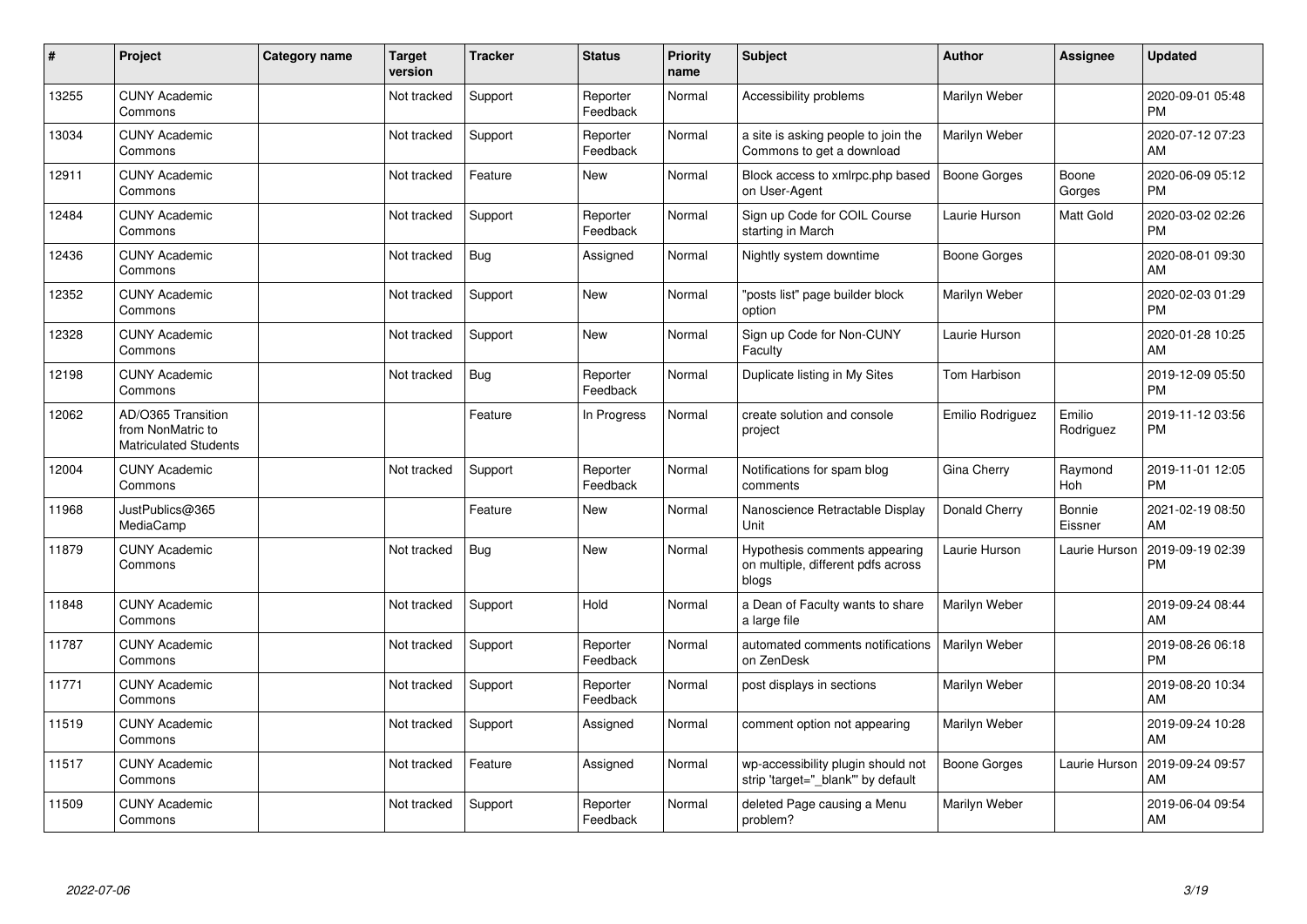| #     | Project                         | <b>Category name</b> | <b>Target</b><br>version | <b>Tracker</b> | <b>Status</b>        | <b>Priority</b><br>name | Subject                                                                                                                                      | <b>Author</b>          | <b>Assignee</b>     | <b>Updated</b>                |
|-------|---------------------------------|----------------------|--------------------------|----------------|----------------------|-------------------------|----------------------------------------------------------------------------------------------------------------------------------------------|------------------------|---------------------|-------------------------------|
| 11393 | <b>CUNY Academic</b><br>Commons |                      | Not tracked              | Publicity      | <b>New</b>           | Normal                  | After 1.15 release, ceate a hero<br>slide and post about adding a site<br>to a group                                                         | scott voth             | Patrick<br>Sweeney  | 2019-05-14 10:32<br>AM        |
| 11392 | <b>CUNY Academic</b><br>Commons |                      | Future<br>release        | <b>Bug</b>     | <b>New</b>           | Normal                  | Migrate users away from<br><b>StatPress</b>                                                                                                  | <b>Boone Gorges</b>    |                     | 2019-04-23 03:53<br>PM.       |
| 11149 | <b>CUNY Academic</b><br>Commons |                      | Not tracked              | Support        | Reporter<br>Feedback | Normal                  | comments getting blocked                                                                                                                     | Marilyn Weber          | Raymond<br>Hoh      | 2019-03-26 11:40<br>AM        |
| 11131 | <b>CUNY Academic</b><br>Commons |                      | Future<br>release        | Feature        | Reporter<br>Feedback | Normal                  | Image Annotation Plugins                                                                                                                     | Laurie Hurson          |                     | 2019-02-26 11:33<br>AM        |
| 10678 | <b>CUNY Academic</b><br>Commons |                      | Not tracked              | Bug            | Reporter<br>Feedback | High                    | Newsletter Plugin Not Sending<br><b>Out Newsletters</b>                                                                                      | Mark Webb              | Boone<br>Gorges     | 2019-09-16 09:38<br><b>PM</b> |
| 10657 | <b>CUNY Academic</b><br>Commons |                      | Not tracked              | Support        | Reporter<br>Feedback | Normal                  | child theme problems                                                                                                                         | Marilyn Weber          |                     | 2018-11-08 01:19<br><b>PM</b> |
| 10368 | <b>CUNY Academic</b><br>Commons |                      | Future<br>release        | Feature        | Assigned             | Normal                  | Use ORCID data to populate<br>academic profile page                                                                                          | Stephen Francoeur      | Boone<br>Gorges     | 2018-09-25 01:53<br><b>PM</b> |
| 10262 | <b>CUNY Academic</b><br>Commons |                      | Not tracked              | <b>Bug</b>     | Reporter<br>Feedback | Normal                  | Newsletter Plugin: Broken Image<br>at Bottom of All Newsletters                                                                              | Mark Webb              | Raymond<br>Hoh      | 2018-08-30 05:17<br><b>PM</b> |
| 9908  | <b>CUNY Academic</b><br>Commons |                      | Not tracked              | Feature        | New                  | Normal                  | Is it possible to send email<br>updates to users (or an email<br>address not on the list) for only a<br>single page AFTER being<br>prompted? | <b>Michael Shields</b> | scott voth          | 2018-06-11 01:34<br><b>PM</b> |
| 9207  | <b>CUNY Academic</b><br>Commons |                      | Future<br>release        | Support        | Reporter<br>Feedback | Normal                  | display dashboards made in<br>Tableau?                                                                                                       | Marilyn Weber          | Boone<br>Gorges     | 2018-04-10 10:42<br>AM        |
| 8992  | <b>NYCDH Community</b><br>Site  |                      |                          | Bug            | Assigned             | Normal                  | Multiple RBE error reports                                                                                                                   | Matt Gold              | Raymond<br>Hoh      | 2017-12-11 05:43<br><b>PM</b> |
| 8837  | <b>CUNY Academic</b><br>Commons |                      | Not tracked              | Feature        | Assigned             | Normal                  | Create a form to request info from<br>people requesting premium<br>themes and plugins                                                        | Matt Gold              | Marilyn<br>Weber    | 2017-11-14 03:35<br><b>PM</b> |
| 8607  | <b>CUNY Academic</b><br>Commons |                      | Not tracked              | Support        | New                  | Normal                  | Paypal?                                                                                                                                      | Marilyn Weber          | Matt Gold           | 2018-05-15 01:37<br><b>PM</b> |
| 7828  | <b>CUNY Academic</b><br>Commons |                      | Not tracked              | Feature        | Assigned             | Normal                  | Theme Assessment 2017                                                                                                                        | Margaret Galvan        | Margaret<br>Galvan  | 2017-05-02 10:41<br><b>PM</b> |
| 6665  | <b>CUNY Academic</b><br>Commons |                      | Not tracked              | Publicity      | New                  | Normal                  | Dead Link in 1.10 announcement<br>post                                                                                                       | Paige Dupont           | Stephen Real        | 2016-12-01 03:11<br><b>PM</b> |
| 6644  | <b>CUNY Academic</b><br>Commons |                      | Not tracked              | Bug            | Reporter<br>Feedback | High                    | White Screen at Login Pge                                                                                                                    | Luke Waltzer           | Raymond<br>Hoh      | 2016-11-21 10:34<br><b>PM</b> |
| 5298  | <b>CUNY Academic</b><br>Commons |                      | Not tracked              | Publicity      | New                  | Normal                  | Survey Pop-Up Text                                                                                                                           | Samantha Raddatz       | Samantha<br>Raddatz | 2016-03-22 12:27<br><b>PM</b> |
| 4235  | <b>CUNY Academic</b><br>Commons |                      | Not tracked              | Design/UX      | Assigned             | Normal                  | Explore user experience around<br>comments on forum topics vs docs                                                                           | Matt Gold              | Samantha<br>Raddatz | 2015-07-21 10:23<br>AM        |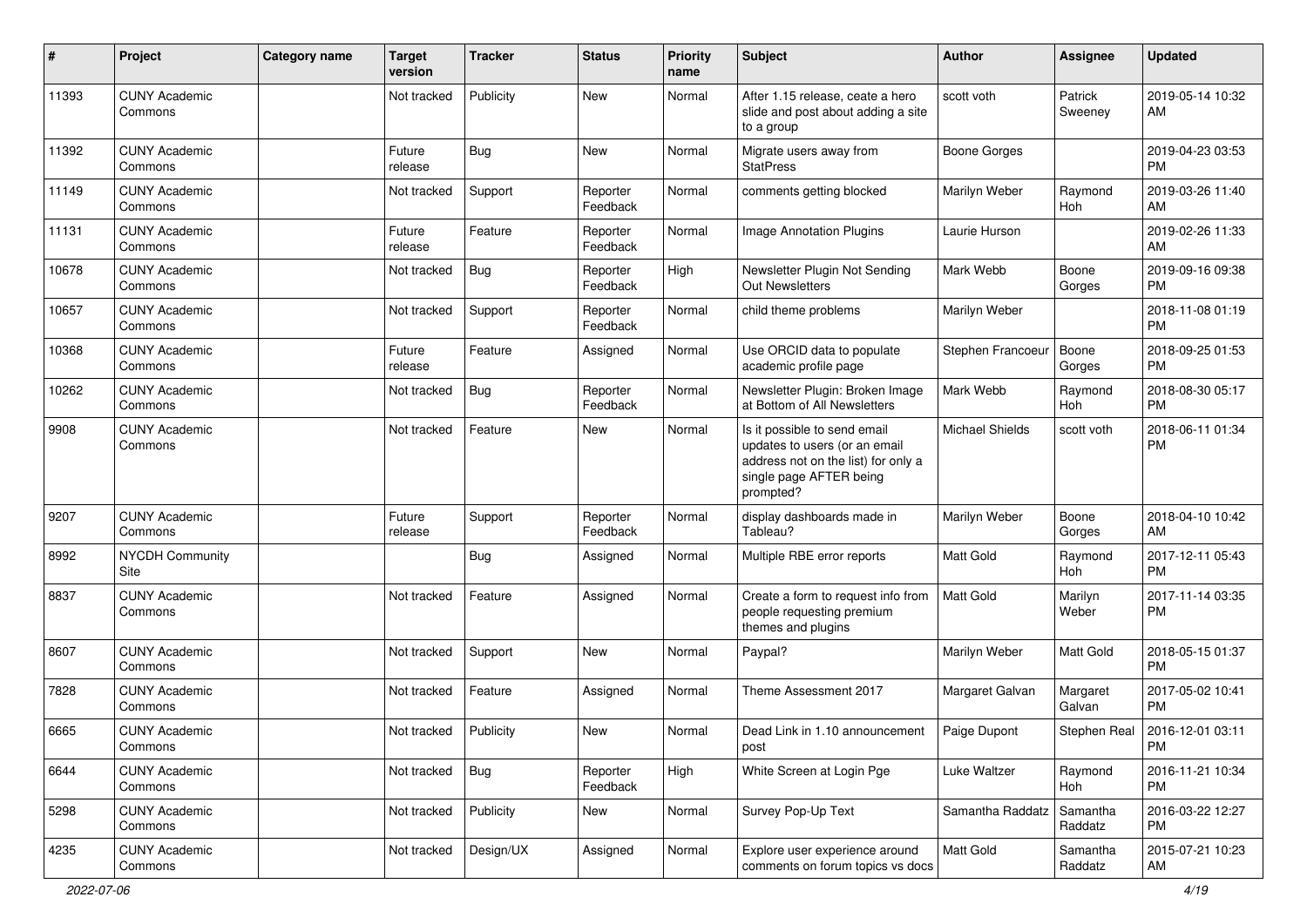| #     | <b>Project</b>                  | <b>Category name</b> | <b>Target</b><br>version | <b>Tracker</b> | <b>Status</b>        | Priority<br>name | <b>Subject</b>                                                                            | <b>Author</b>      | Assignee            | <b>Updated</b>                |
|-------|---------------------------------|----------------------|--------------------------|----------------|----------------------|------------------|-------------------------------------------------------------------------------------------|--------------------|---------------------|-------------------------------|
| 2618  | <b>NYCDH Community</b><br>Site  |                      |                          | <b>Bug</b>     | Assigned             | Low              | Mark blogs as spam when created   Matt Gold<br>by users marked as spam                    |                    | Boone<br>Gorges     | 2013-06-09 11:38<br><b>PM</b> |
| 2612  | <b>CUNY Academic</b><br>Commons |                      | Not tracked              | Publicity      | Assigned             | Normal           | Pinterest site for the Commons                                                            | local admin        | Sarah<br>Morgano    | 2016-03-04 11:19<br>AM        |
| 2577  | <b>NYCDH Community</b><br>Site  |                      |                          | Feature        | Assigned             | Low              | Investigate Potential to Add Links<br>to the Forum                                        | <b>Mark Newton</b> | Alex Gil            | 2013-05-16 09:40<br><b>PM</b> |
| 2576  | <b>NYCDH Community</b><br>Site  |                      |                          | Bug            | Hold                 | Low              | Test Next Button in Javascript<br><b>Tutorial Under Activities</b>                        | <b>Mark Newton</b> | Alex Gil            | 2013-05-18 02:55<br><b>PM</b> |
| 2574  | <b>NYCDH Community</b><br>Site  |                      |                          | Feature        | Assigned             | Normal           | Add Way to Upload Files to<br>Groups                                                      | <b>Mark Newton</b> | Raymond<br>Hoh      | 2013-05-18 07:46<br><b>PM</b> |
| 2573  | <b>NYCDH Community</b><br>Site  |                      |                          | Feature        | Reporter<br>Feedback | Normal           | Add dh nyc twitter list feed to site                                                      | <b>Mark Newton</b> | Matt Gold           | 2013-05-16 11:42<br><b>PM</b> |
| 2571  | <b>NYCDH Community</b><br>Site  |                      |                          | Feature        | Assigned             | Normal           | Add Google custom search box to<br>homepage                                               | Mark Newton        | Raymond<br>Hoh      | 2013-05-18 07:49<br><b>PM</b> |
| 10839 | <b>CUNY Academic</b><br>Commons | About page           | Not tracked              | Support        | <b>New</b>           | Normal           | <b>Mission Statement Needs</b><br>Revision                                                | scott voth         | Matt Gold           | 2018-12-26 10:58<br>AM        |
| 2666  | <b>CUNY Academic</b><br>Commons | About page           | Not tracked              | Documentation  | Assigned             | Normal           | <b>Update About Text</b>                                                                  | Chris Stein        | Luke Waltzer        | 2016-03-04 11:19<br>AM        |
| 8901  | <b>CUNY Academic</b><br>Commons | Accessibility        | Future<br>release        | Feature        | Assigned             | Normal           | Theme analysis for accessibility                                                          | <b>Matt Gold</b>   | Boone<br>Gorges     | 2022-04-26 11:59<br>AM        |
| 8900  | <b>CUNY Academic</b><br>Commons | Accessibility        | Future<br>release        | Feature        | Assigned             | Normal           | Look into tools to enforce<br>accessibility in WP environment                             | <b>Matt Gold</b>   | Boone<br>Gorges     | 2022-04-26 11:59<br>AM        |
| 15210 | <b>CUNY Academic</b><br>Commons | Analytics            | Not tracked              | Design/UX      | New                  | Normal           | Google Analytics improvements                                                             | Colin McDonald     | Boone<br>Gorges     | 2022-05-24 10:47<br>AM        |
| 5679  | <b>CUNY Academic</b><br>Commons | Analytics            | Not tracked              | Feature        | <b>New</b>           | Normal           | Logged In Users for GA                                                                    | Valerie Townsend   | Valerie<br>Townsend | 2016-06-11 09:49<br>AM        |
| 5581  | <b>CUNY Academic</b><br>Commons | Analytics            | Future<br>release        | Feature        | Assigned             | Normal           | Explore alternatives to Google<br>Analytics                                               | <b>Matt Gold</b>   | Valerie<br>Townsend | 2020-04-17 03:12<br><b>PM</b> |
| 4972  | <b>CUNY Academic</b><br>Commons | Analytics            | Not tracked              | <b>Bug</b>     | <b>New</b>           | Normal           | <b>Newsletter Analytics</b>                                                               | Stephen Real       | Matt Gold           | 2015-12-09 12:54<br><b>PM</b> |
| 4070  | <b>CUNY Academic</b><br>Commons | Analytics            | Not tracked              | Support        | Assigned             | Normal           | Request for JITP site analytics                                                           | <b>Matt Gold</b>   | Seth Persons        | 2016-02-23 03:09<br><b>PM</b> |
| 1460  | <b>CUNY Academic</b><br>Commons | Analytics            | Future<br>release        | Feature        | Assigned             | Normal           | Update System Report                                                                      | <b>Brian Foote</b> | Boone<br>Gorges     | 2015-11-09 06:13<br><b>PM</b> |
| 7022  | <b>CUNY Academic</b><br>Commons | Announcements        | Future<br>release        | Bug            | <b>New</b>           | Normal           | Sitewide announcements should<br>be displayed on, and dismissable<br>from, mapped domains | Boone Gorges       | Boone<br>Gorges     | 2018-03-22 10:18<br>AM        |
| 9720  | <b>CUNY Academic</b><br>Commons | Authentication       | Future<br>release        | Feature        | <b>New</b>           | Normal           | The Commons should be an<br>oAuth provider                                                | Boone Gorges       |                     | 2019-03-01 02:04<br><b>PM</b> |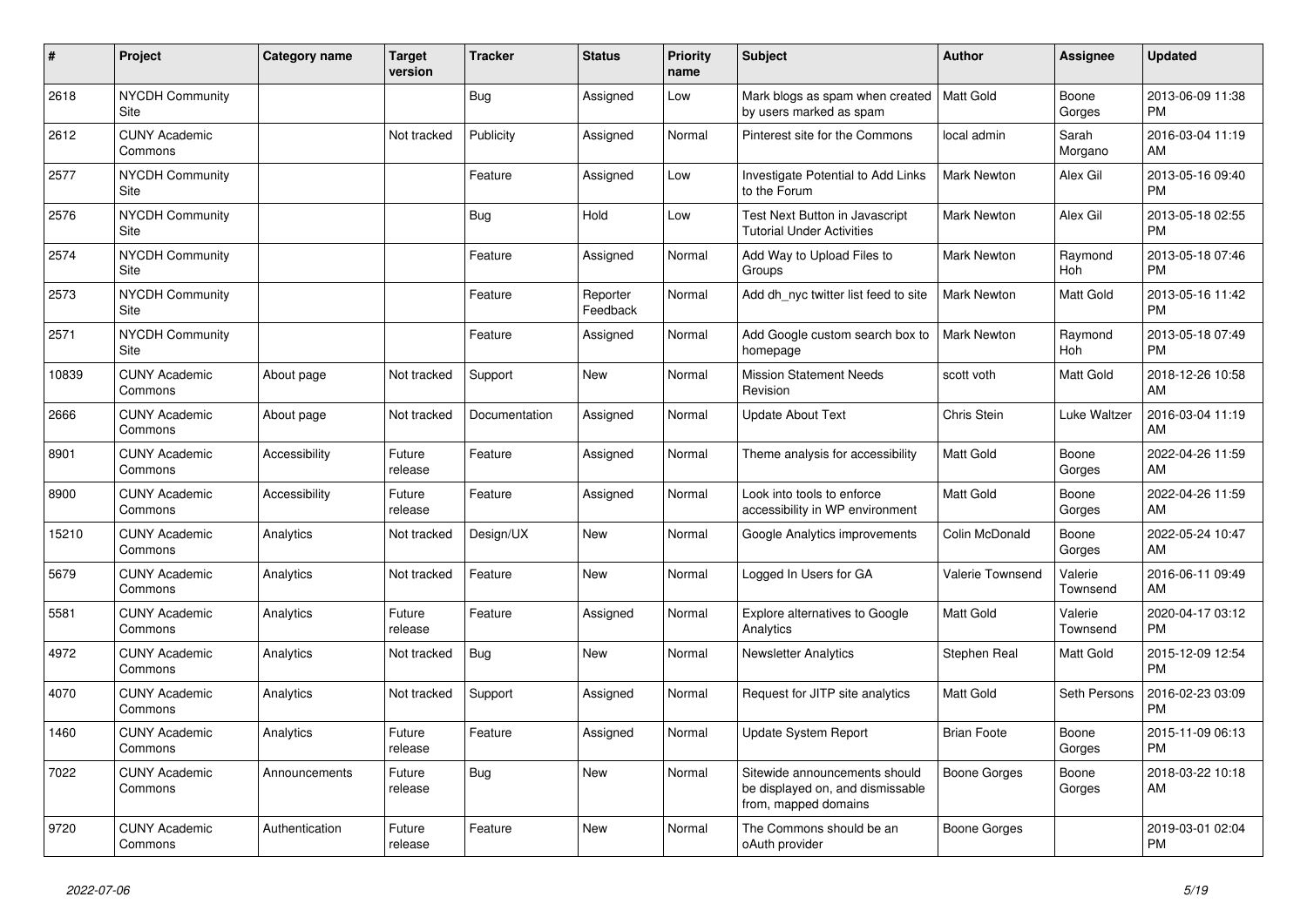| $\#$  | Project                         | <b>Category name</b>      | <b>Target</b><br>version | <b>Tracker</b> | <b>Status</b>        | <b>Priority</b><br>name | <b>Subject</b>                                                       | <b>Author</b>    | <b>Assignee</b>       | <b>Updated</b>                |
|-------|---------------------------------|---------------------------|--------------------------|----------------|----------------------|-------------------------|----------------------------------------------------------------------|------------------|-----------------------|-------------------------------|
| 4635  | <b>CUNY Academic</b><br>Commons | Authentication            | Future<br>release        | Feature        | New                  | Normal                  | Allow non-WP authentication                                          | Boone Gorges     | Sonja Leix            | 2019-03-01 02:05<br><b>PM</b> |
| 12350 | <b>CUNY Academic</b><br>Commons | <b>Blogs (BuddyPress)</b> | Not tracked              | Support        | Reporter<br>Feedback | Normal                  | URL creation problem                                                 | Marilyn Weber    |                       | 2020-02-03 11:27<br>AM        |
| 8836  | <b>CUNY Academic</b><br>Commons | Blogs (BuddyPress)        | Future<br>release        | Feature        | Assigned             | Normal                  | Redesign site launch process                                         | Matt Gold        | Boone<br>Gorges       | 2019-10-03 02:49<br><b>PM</b> |
| 8835  | <b>CUNY Academic</b><br>Commons | <b>Blogs (BuddyPress)</b> | Future<br>release        | Feature        | New                  | Normal                  | Extend cuny.is shortlinks to sites                                   | Luke Waltzer     | Boone<br>Gorges       | 2022-04-26 11:59<br>AM        |
| 6078  | <b>CUNY Academic</b><br>Commons | <b>Blogs (BuddyPress)</b> | Future<br>release        | Feature        | New                  | Normal                  | <b>Explore Adding Network Blog</b><br>Metadata Plugin                | Luke Waltzer     | Luke Waltzer          | 2016-10-11 10:29<br><b>PM</b> |
| 5691  | <b>CUNY Academic</b><br>Commons | Blogs (BuddyPress)        | Future<br>release        | Bug            | Assigned             | High                    | Differing numbers on Sites display                                   | <b>Matt Gold</b> | Raymond<br>Hoh        | 2016-06-13 01:37<br><b>PM</b> |
| 11243 | <b>CUNY Academic</b><br>Commons | BuddyPress (misc)         | Future<br>release        | <b>Bug</b>     | <b>New</b>           | Normal                  | Audit bp-custom.php                                                  | Raymond Hoh      | Raymond<br><b>Hoh</b> | 2022-04-26 11:59<br>AM        |
| 7624  | <b>CUNY Academic</b><br>Commons | BuddyPress (misc)         | Future<br>release        | Design/UX      | New                  | Normal                  | <b>BP Notifications</b>                                              | Luke Waltzer     | Paige Dupont          | 2017-02-08 10:43<br><b>PM</b> |
| 2325  | <b>CUNY Academic</b><br>Commons | BuddyPress (misc)         | Future<br>release        | Feature        | Assigned             | Low                     | Profile should have separate fields<br>for first/last names          | local admin      | Boone<br>Gorges       | 2015-11-09 06:09<br><b>PM</b> |
| 1423  | <b>CUNY Academic</b><br>Commons | BuddyPress (misc)         | Future<br>release        | Feature        | Assigned             | Low                     | Show an avatar for pingback<br>comment activity items                | Boone Gorges     | <b>Tahir Butt</b>     | 2016-10-24 12:03<br><b>PM</b> |
| 635   | <b>CUNY Academic</b><br>Commons | BuddyPress (misc)         | Future<br>release        | Feature        | Assigned             | Normal                  | Big Blue Button -<br>Videoconferencing in Groups and<br><b>Blogs</b> | <b>Matt Gold</b> | Boone<br>Gorges       | 2011-03-14 03:24<br>PM        |
| 599   | <b>CUNY Academic</b><br>Commons | BuddyPress (misc)         | Future<br>release        | Feature        | Assigned             | Normal                  | Consider adding rating plugins for<br><b>BuddyPress/BBPress</b>      | <b>Matt Gold</b> | Boone<br>Gorges       | 2011-08-22 06:50<br><b>PM</b> |
| 554   | <b>CUNY Academic</b><br>Commons | BuddyPress (misc)         | Future<br>release        | Feature        | Assigned             | Normal                  | Add Trackback notifications to<br>site-wide activity feed            | Matt Gold        | Boone<br>Gorges       | 2015-11-09 06:19<br><b>PM</b> |
| 500   | <b>CUNY Academic</b><br>Commons | BuddyPress (misc)         | Future<br>release        | Feature        | Assigned             | Normal                  | <b>Export Group Data</b>                                             | <b>Matt Gold</b> | Boone<br>Gorges       | 2010-12-19 12:09<br><b>PM</b> |
| 435   | <b>CUNY Academic</b><br>Commons | BuddyPress (misc)         | Future<br>release        | Feature        | Assigned             | Normal                  | Include Avatar Images in Forum<br><b>Post Notification Emails</b>    | <b>Matt Gold</b> | Boone<br>Gorges       | 2010-12-08 12:40<br><b>PM</b> |
| 377   | <b>CUNY Academic</b><br>Commons | <b>BuddyPress (misc)</b>  | Future<br>release        | Feature        | Assigned             | Normal                  | Like buttons                                                         | <b>Matt Gold</b> | Boone<br>Gorges       | 2010-11-16 05:13<br><b>PM</b> |
| 310   | <b>CUNY Academic</b><br>Commons | BuddyPress (misc)         | Future<br>release        | Feature        | Assigned             | Low                     | <b>Friend Request Email</b>                                          | Matt Gold        | Samantha<br>Raddatz   | 2015-11-09 05:08<br><b>PM</b> |
| 58    | <b>CUNY Academic</b><br>Commons | BuddyPress (misc)         | Future<br>release        | Feature        | Assigned             | Low                     | Make member search sortable by<br>last name                          | Roberta Brody    | Boone<br>Gorges       | 2010-08-26 02:38<br><b>PM</b> |
| 6389  | <b>CUNY Academic</b><br>Commons | <b>BuddyPress Docs</b>    | Future<br>release        | Feature        | <b>New</b>           | Low                     | Make Discussion Area Visible<br>When Editing a Doc                   | Luke Waltzer     | Boone<br>Gorges       | 2016-10-21 04:16<br><b>PM</b> |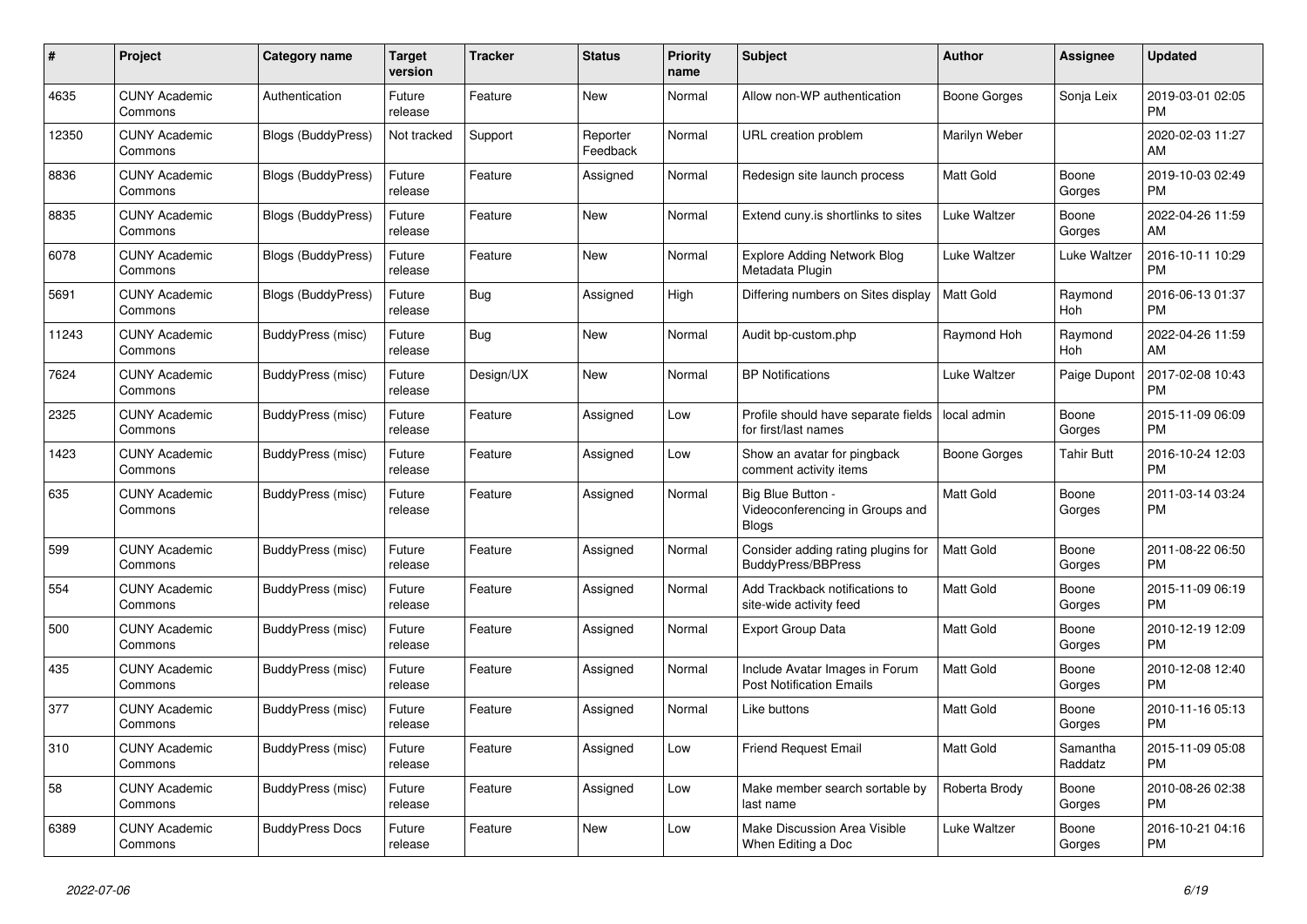| $\#$  | Project                         | <b>Category name</b>   | <b>Target</b><br>version | <b>Tracker</b> | <b>Status</b>        | <b>Priority</b><br>name | <b>Subject</b>                                             | <b>Author</b>           | <b>Assignee</b>     | <b>Updated</b>                |
|-------|---------------------------------|------------------------|--------------------------|----------------|----------------------|-------------------------|------------------------------------------------------------|-------------------------|---------------------|-------------------------------|
| 4226  | <b>CUNY Academic</b><br>Commons | <b>BuddyPress Docs</b> | Future<br>release        | Design/UX      | <b>New</b>           | Normal                  | Add option to connect a Doc with<br>a Group                | Samantha Raddatz        | Samantha<br>Raddatz | 2015-09-09 04:08<br><b>PM</b> |
| 2523  | <b>CUNY Academic</b><br>Commons | <b>BuddyPress Docs</b> | Future<br>release        | Feature        | Assigned             | Normal                  | Allow Users to Upload Images to<br><b>BP</b> Docs          | <b>Matt Gold</b>        | Boone<br>Gorges     | 2015-11-09 06:14<br><b>PM</b> |
| 1744  | <b>CUNY Academic</b><br>Commons | <b>BuddyPress Docs</b> | Future<br>release        | Feature        | Assigned             | Normal                  | Spreadsheet-style Docs                                     | Boone Gorges            | Boone<br>Gorges     | 2015-11-09 06:13<br><b>PM</b> |
| 1422  | <b>CUNY Academic</b><br>Commons | <b>BuddyPress Docs</b> | Future<br>release        | Feature        | Assigned             | Normal                  | Make "created Doc" activity icons<br>non-mini              | Boone Gorges            | Boone<br>Gorges     | 2015-11-09 05:48<br><b>PM</b> |
| 1417  | <b>CUNY Academic</b><br>Commons | <b>BuddyPress Docs</b> | Future<br>release        | Feature        | Assigned             | Low                     | <b>Bulk actions for BuddyPress Docs</b>                    | <b>Boone Gorges</b>     | Boone<br>Gorges     | 2016-10-17 10:41<br><b>PM</b> |
| 618   | <b>CUNY Academic</b><br>Commons | <b>BuddyPress Docs</b> | Future<br>release        | Feature        | Assigned             | Normal                  | <b>BuddyPress Docs: export formats</b>                     | <b>Boone Gorges</b>     | Boone<br>Gorges     | 2015-11-09 05:38<br><b>PM</b> |
| 519   | <b>CUNY Academic</b><br>Commons | <b>BuddyPress Docs</b> | Future<br>release        | Feature        | Assigned             | Low                     | TOC for individual docs - for new<br>BP "wiki-like" plugin | scott voth              | Boone<br>Gorges     | 2015-11-09 05:54<br><b>PM</b> |
| 13466 | <b>CUNY Academic</b><br>Commons | Cavalcade              | Future<br>release        | Feature        | New                  | Normal                  | Automated cleanup for duplicate<br>Cavalcade tasks         | Boone Gorges            | Boone<br>Gorges     | 2020-10-13 05:24<br><b>PM</b> |
| 14994 | <b>CUNY Academic</b><br>Commons | cdev.gc.cuny.edu       | Not tracked              | Support        | In Progress          | Normal                  | Clear Cache on CDEV                                        | scott voth              | Raymond<br>Hoh      | 2021-12-07 03:51<br><b>PM</b> |
| 9060  | <b>CUNY Academic</b><br>Commons | Commons In A Box       | Not tracked              | <b>Bug</b>     | Hold                 | Normal                  | Problems with CBox image library<br>upload                 | Lisa Rhody              | Raymond<br>Hoh      | 2018-01-10 03:26<br><b>PM</b> |
| 4027  | <b>CUNY Academic</b><br>Commons | Commons In A Box       | Not tracked              | Design/UX      | Assigned             | Normal                  | Usability review of CBOX update<br>procedures              | Matt Gold               | Samantha<br>Raddatz | 2015-05-11 06:36<br><b>PM</b> |
| 12438 | <b>CUNY Academic</b><br>Commons | Courses                | Not tracked              | <b>Bug</b>     | New                  | Normal                  | Site appearing twice                                       | Laurie Hurson           | Boone<br>Gorges     | 2020-02-18 01:34<br><b>PM</b> |
| 11789 | <b>CUNY Academic</b><br>Commons | Courses                | Future<br>release        | Feature        | New                  | Normal                  | Ability to remove item from<br>Courses list                | Laurie Hurson           | Sonja Leix          | 2019-09-24 12:28<br><b>PM</b> |
| 11556 | <b>CUNY Academic</b><br>Commons | Courses                | Not tracked              | Bug            | Reporter<br>Feedback | Normal                  | Instructor name given in course<br>listing                 | Tom Harbison            |                     | 2019-06-25 04:12<br><b>PM</b> |
| 10226 | <b>CUNY Academic</b><br>Commons | Courses                | Future<br>release        | Feature        | New                  | Normal                  | Add "My Courses" to drop down<br>list                      | scott voth              | Boone<br>Gorges     | 2021-11-19 12:42<br><b>PM</b> |
| 9420  | <b>CUNY Academic</b><br>Commons | cuny.is                | Not tracked              | Feature        | New                  | Normal                  | Request for http://cuny.is/streams                         | Raffi<br>Khatchadourian | Marilyn<br>Weber    | 2018-04-02 10:08<br>AM        |
| 10439 | <b>CUNY Academic</b><br>Commons | Design                 | 2.1.0                    | Design/UX      | New                  | Normal                  | Create Style Guide for Commons                             | Sonja Leix              | Sara Cannon         | 2022-06-28 01:43<br><b>PM</b> |
| 8902  | <b>CUNY Academic</b><br>Commons | Design                 | Not tracked              | Feature        | Assigned             | Normal                  | Report back on research on<br><b>BuddyPress themes</b>     | Matt Gold               | Michael Smith       | 2017-11-10 12:31<br><b>PM</b> |
| 2754  | <b>CUNY Academic</b><br>Commons | Design                 | Future<br>release        | Feature        | Assigned             | Normal                  | Determine strategy for CAC logo<br>handling in top header  | Micki Kaufman           | Chris Stein         | 2015-01-05 08:53<br><b>PM</b> |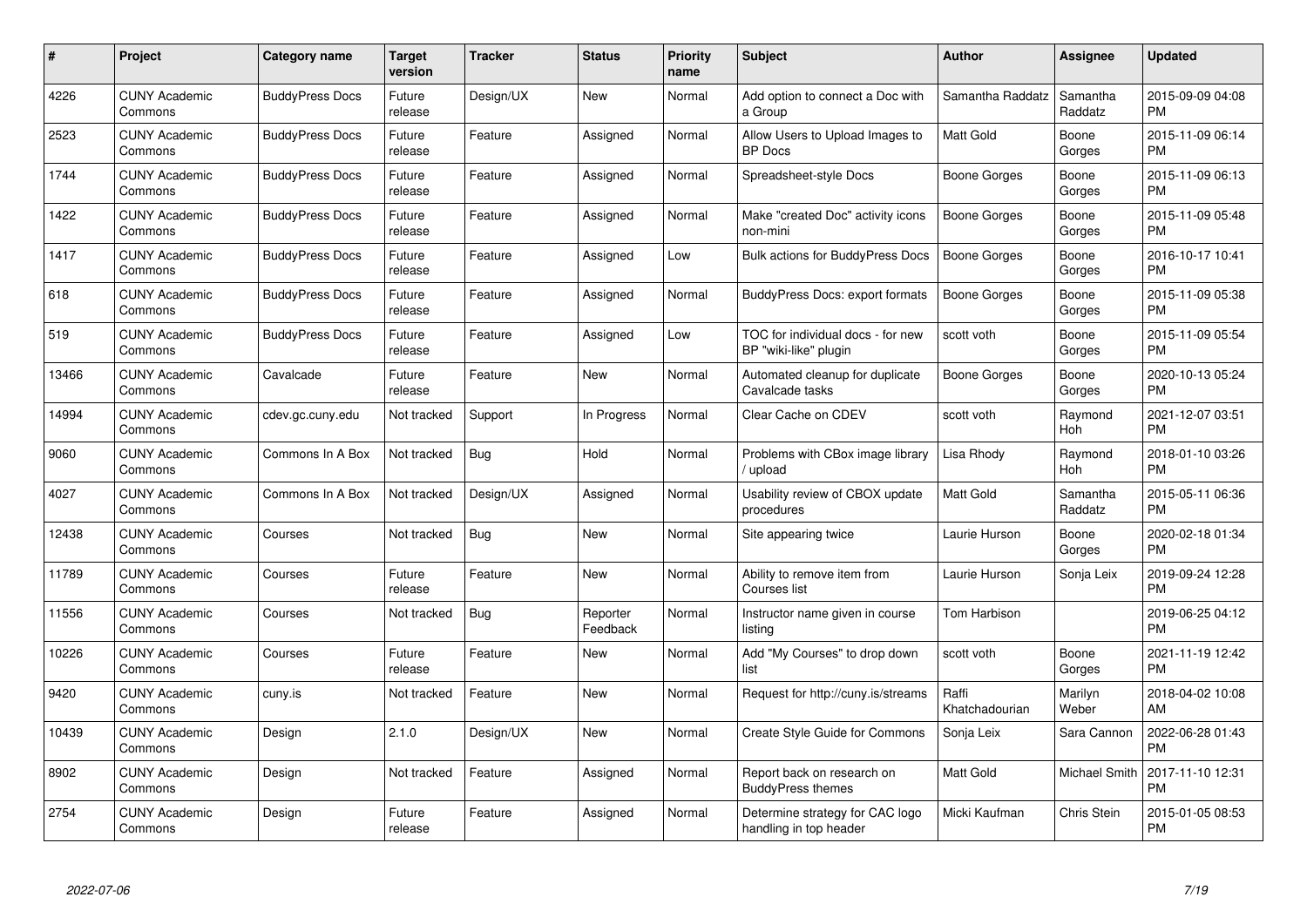| #     | Project                         | <b>Category name</b>       | Target<br>version | <b>Tracker</b> | <b>Status</b>        | <b>Priority</b><br>name | <b>Subject</b>                                                                      | Author                  | <b>Assignee</b> | <b>Updated</b>                |
|-------|---------------------------------|----------------------------|-------------------|----------------|----------------------|-------------------------|-------------------------------------------------------------------------------------|-------------------------|-----------------|-------------------------------|
| 860   | <b>CUNY Academic</b><br>Commons | Design                     | Future<br>release | Design/UX      | Assigned             | Normal                  | <b>Standardize Button Treatment</b><br>Across the Commons                           | Chris Stein             | Chris Stein     | 2014-05-01 09:45<br>AM        |
| 16199 | <b>CUNY Academic</b><br>Commons | <b>Directories</b>         | 2.0.3             | Bug            | New                  | Normal                  | Removed "Semester" Filter from<br><b>Courses Directory</b>                          | Laurie Hurson           | Boone<br>Gorges | 2022-06-29 11:32<br>AM        |
| 4225  | <b>CUNY Academic</b><br>Commons | <b>DiRT</b> Integration    | Future<br>release | Design/UX      | New                  | Normal                  | Add information to DIRT page (in<br>Create a Group)                                 | Samantha Raddatz        | Matt Gold       | 2015-06-26 03:14<br><b>PM</b> |
| 3524  | <b>CUNY Academic</b><br>Commons | Documentation              | Not tracked       | Documentation  | Assigned             | Normal                  | Post describing all you can do<br>when starting up a new blog/group                 | <b>Matt Gold</b>        | scott voth      | 2014-10-04 12:56<br><b>PM</b> |
| 14496 | <b>CUNY Academic</b><br>Commons | Domain Mapping             | Future<br>release | Bug            | New                  | Normal                  | Mapped domain SSO uses<br>third-party cookies                                       | Raymond Hoh             | Raymond<br>Hoh  | 2021-05-24 04:03<br><b>PM</b> |
| 11493 | <b>CUNY Academic</b><br>Commons | Domain Mapping             | Not tracked       | Support        | Reporter<br>Feedback | Normal                  | Domain Mapping Request - Talia<br>Schaffer                                          | scott voth              | Matt Gold       | 2019-08-06 08:39<br>AM        |
| 10982 | <b>CUNY Academic</b><br>Commons | Domain Mapping             | Not tracked       | Support        | Reporter<br>Feedback | Normal                  | <b>CNAME</b> question                                                               | scott voth              |                 | 2019-01-22 04:29<br><b>PM</b> |
| 1167  | <b>CUNY Academic</b><br>Commons | <b>Email Invitations</b>   | Future<br>release | Feature        | New                  | Low                     | Allow email invitations to be resent                                                | Boone Gorges            | Boone<br>Gorges | 2015-11-12 12:53<br>AM        |
| 1166  | <b>CUNY Academic</b><br>Commons | <b>Email Invitations</b>   | Future<br>release | Feature        | New                  | Low                     | Better organizational tools for Sent   Boone Gorges<br>Invites                      |                         | Boone<br>Gorges | 2015-11-09 06:02<br><b>PM</b> |
| 1165  | <b>CUNY Academic</b><br>Commons | <b>Email Invitations</b>   | Future<br>release | Feature        | Assigned             | Low                     | Allow saved lists of invitees under<br>Send Invites                                 | <b>Boone Gorges</b>     | Boone<br>Gorges | 2015-11-09 06:03<br><b>PM</b> |
| 15604 | <b>CUNY Academic</b><br>Commons | <b>Email Notifications</b> | Future<br>release | Feature        | Assigned             | Normal                  | <b>Restructure Commons Group</b><br><b>Digest Email Messages</b>                    | Matt Gold               | Boone<br>Gorges | 2022-05-26 10:45<br>AM        |
| 12042 | <b>CUNY Academic</b><br>Commons | <b>Email Notifications</b> | Future<br>release | Feature        | New                  | Normal                  | Improved error logging for BPGES<br>send queue                                      | <b>Boone Gorges</b>     | Boone<br>Gorges | 2021-11-19 12:25<br><b>PM</b> |
| 11971 | <b>CUNY Academic</b><br>Commons | <b>Email Notifications</b> | Future<br>release | <b>Bug</b>     | Reporter<br>Feedback | Low                     | Pictures obscured in emailed post<br>notifications                                  | Marilyn Weber           | Raymond<br>Hoh  | 2019-11-21 01:14<br><b>PM</b> |
| 9979  | <b>CUNY Academic</b><br>Commons | <b>Email Notifications</b> | Not tracked       | Bug            | Reporter<br>Feedback | Normal                  | Reports of slow email activation<br>emails                                          | Matt Gold               | Boone<br>Gorges | 2018-08-29 09:40<br><b>PM</b> |
| 5992  | <b>CUNY Academic</b><br>Commons | <b>Email Notifications</b> | Future<br>release | Feature        | New                  | Normal                  | Changing the From line of<br>autogenerated blog emails                              | Marilyn Weber           |                 | 2018-09-27 05:19<br><b>PM</b> |
| 333   | <b>CUNY Academic</b><br>Commons | <b>Email Notifications</b> | Future<br>release | Feature        | Assigned             | Low                     | Delay Forum Notification Email<br>Delivery Until After Editing Period<br>Ends       | <b>Matt Gold</b>        | Raymond<br>Hoh  | 2015-11-09 06:01<br><b>PM</b> |
| 11531 | <b>CUNY Academic</b><br>Commons | Events                     | Future<br>release | Feature        | New                  | Normal                  | Main Events calendar should<br>include non-public events that<br>user has access to | scott voth              | Boone<br>Gorges | 2019-06-11 10:00<br>AM        |
| 11077 | <b>CUNY Academic</b><br>Commons | Events                     | Not tracked       | Feature        | Reporter<br>Feedback | Normal                  | Show event category description<br>in event list view                               | Raffi<br>Khatchadourian |                 | 2019-02-12 10:38<br><b>PM</b> |
| 6749  | <b>CUNY Academic</b><br>Commons | Events                     | Future<br>release | <b>Bug</b>     | New                  | Low                     | BPEO iCal request can trigger<br>very large number of DB queries                    | Boone Gorges            | Raymond<br>Hoh  | 2016-11-15 10:09<br><b>PM</b> |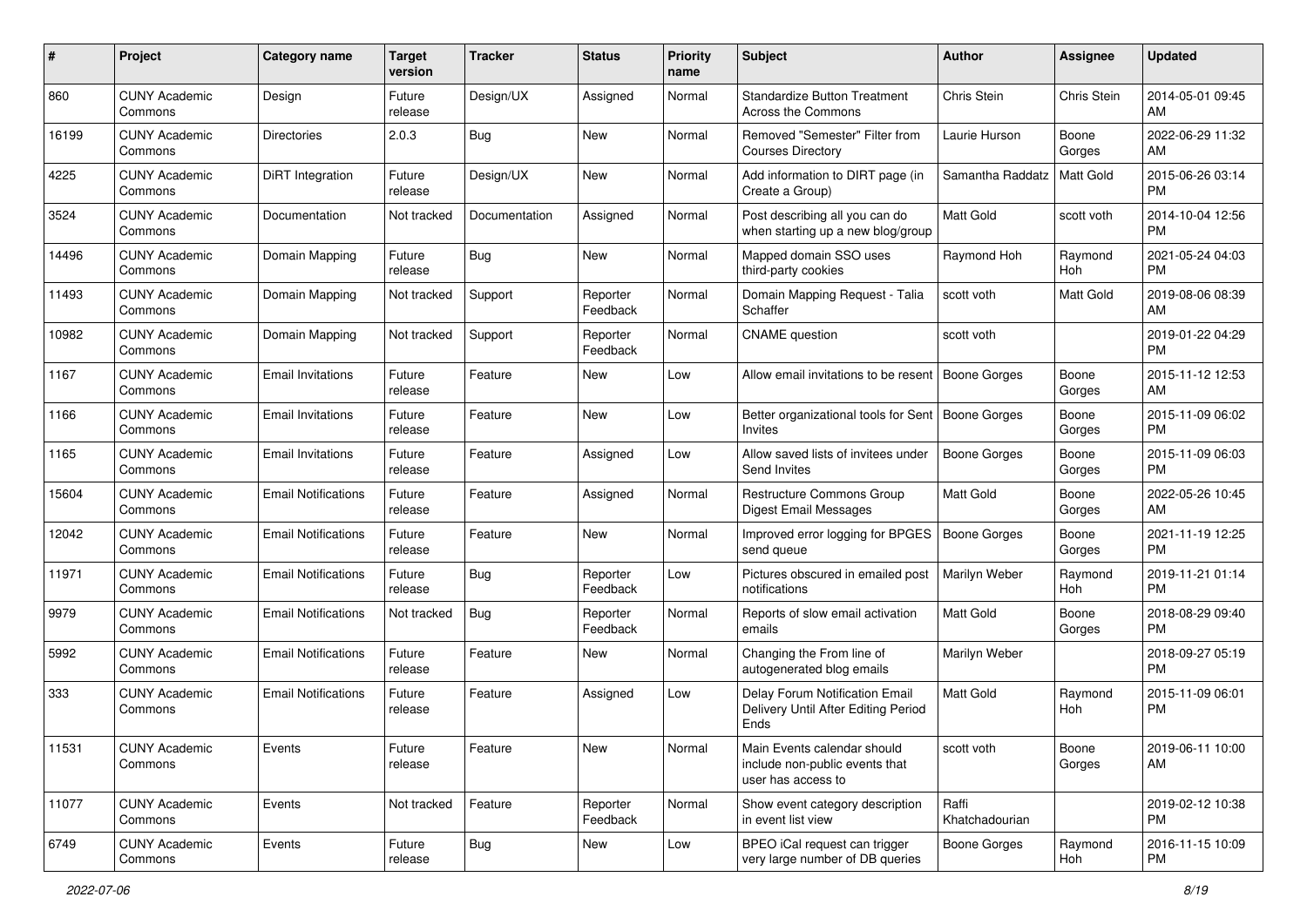| #     | <b>Project</b>                  | Category name      | <b>Target</b><br>version | <b>Tracker</b> | <b>Status</b>        | <b>Priority</b><br>name | <b>Subject</b>                                                                    | Author              | Assignee            | <b>Updated</b>                |
|-------|---------------------------------|--------------------|--------------------------|----------------|----------------------|-------------------------|-----------------------------------------------------------------------------------|---------------------|---------------------|-------------------------------|
| 5696  | <b>CUNY Academic</b><br>Commons | Events             | Future<br>release        | Feature        | Assigned             | Normal                  | Events Calendar - display options<br>/ calendar aggregation                       | Matt Gold           | Boone<br>Gorges     | 2016-10-13 11:44<br>AM        |
| 5016  | <b>CUNY Academic</b><br>Commons | Events             | Future<br>release        | Feature        | Assigned             | Low                     | Allow comments to be posted on<br>events                                          | <b>Matt Gold</b>    | Raymond<br>Hoh      | 2019-03-01 02:23<br><b>PM</b> |
| 4903  | <b>CUNY Academic</b><br>Commons | Events             | Future<br>release        | Design/UX      | Assigned             | Normal                  | Improving visual appearance of<br>event calendars                                 | <b>Matt Gold</b>    | Boone<br>Gorges     | 2016-10-13 11:51<br>AM        |
| 4592  | <b>CUNY Academic</b><br>Commons | Events             | Future<br>release        | Design/UX      | <b>New</b>           | Normal                  | Event Creation - Venue Dropdown<br>Slow                                           | Samantha Raddatz    | Boone<br>Gorges     | 2015-09-14 04:56<br><b>PM</b> |
| 4481  | <b>CUNY Academic</b><br>Commons | Events             | Future<br>release        | Feature        | New                  | Normal                  | Group admins/mods should have<br>the ability to unlink an event from<br>the group | Boone Gorges        | Boone<br>Gorges     | 2017-04-24 03:53<br><b>PM</b> |
| 4438  | <b>CUNY Academic</b><br>Commons | Events             | Future<br>release        | Bug            | Assigned             | Normal                  | Events Calendar - Export<br><b>Recurring Events</b>                               | scott voth          | Daniel Jones        | 2016-05-23 04:25<br><b>PM</b> |
| 4238  | <b>CUNY Academic</b><br>Commons | Events             | Future<br>release        | Feature        | Assigned             | Normal                  | Copy Events to Other Groups?                                                      | <b>Matt Gold</b>    | Boone<br>Gorges     | 2015-07-02 10:08<br>AM        |
| 4053  | <b>CUNY Academic</b><br>Commons | Events             | Future<br>release        | Feature        | Assigned             | Normal                  | Create new tab for past events                                                    | <b>Matt Gold</b>    | Boone<br>Gorges     | 2015-05-12 02:10<br><b>PM</b> |
| 3475  | <b>CUNY Academic</b><br>Commons | Events             | Future<br>release        | Feature        | Assigned             | Normal                  | Request to add plugin to<br>streamline room<br>booking/appointment booking        | Naomi Barrettara    | Boone<br>Gorges     | 2014-12-01 05:14<br><b>PM</b> |
| 8756  | <b>CUNY Academic</b><br>Commons | Group Blogs        | Future<br>release        | Feature        | Hold                 | Normal                  | Connect multiple blogs to one<br>group?                                           | <b>Matt Gold</b>    | Boone<br>Gorges     | 2017-09-30 10:42<br>AM        |
| 5317  | <b>CUNY Academic</b><br>Commons | Group Blogs        | Not tracked              | Bug            | Reporter<br>Feedback | Normal                  | Notifications of New Post Didn't<br>Come                                          | Luke Waltzer        | Samantha<br>Raddatz | 2016-03-21 10:41<br><b>PM</b> |
| 3580  | <b>CUNY Academic</b><br>Commons | Group Blogs        | Future<br>release        | Feature        | <b>New</b>           | Normal                  | Multiple blogs per group                                                          | Boone Gorges        | Boone<br>Gorges     | 2018-02-20 02:02<br><b>PM</b> |
| 653   | <b>CUNY Academic</b><br>Commons | Group Blogs        | Future<br>release        | Feature        | Assigned             | Normal                  | Redesign Integration of Groups<br>and Blogs                                       | Matt Gold           | Samantha<br>Raddatz | 2015-11-09 05:40<br><b>PM</b> |
| 12091 | <b>CUNY Academic</b><br>Commons | <b>Group Files</b> | Future<br>release        | Feature        | <b>New</b>           | Normal                  | Improved pre-upload file validation<br>for bp-group-documents                     | <b>Boone Gorges</b> | Boone<br>Gorges     | 2019-11-14 01:21<br><b>PM</b> |
| 11834 | <b>CUNY Academic</b><br>Commons | <b>Group Files</b> | Future<br>release        | Feature        | <b>New</b>           | Normal                  | Improved tools for managing<br>group file folders                                 | Boone Gorges        | Sonja Leix          | 2019-09-06 03:55<br><b>PM</b> |
| 3354  | <b>CUNY Academic</b><br>Commons | <b>Group Files</b> | Future<br>release        | Feature        | Assigned             | Low                     | Allow Group Download of Multiple<br><b>Selected Files</b>                         | <b>Matt Gold</b>    | Chris Stein         | 2014-08-01 08:50<br>AM        |
| 3080  | <b>CUNY Academic</b><br>Commons | <b>Group Files</b> | Future<br>release        | Feature        | Assigned             | Low                     | Create a system to keep track of<br>file changes                                  | <b>Matt Gold</b>    | Boone<br>Gorges     | 2014-02-26 10:04<br><b>PM</b> |
| 1192  | <b>CUNY Academic</b><br>Commons | <b>Group Files</b> | Future<br>release        | Feature        | Assigned             | Low                     | When posting group files, allow<br>users to add a category without<br>saving      | Matt Gold           | Raymond<br>Hoh      | 2015-11-09 05:53<br><b>PM</b> |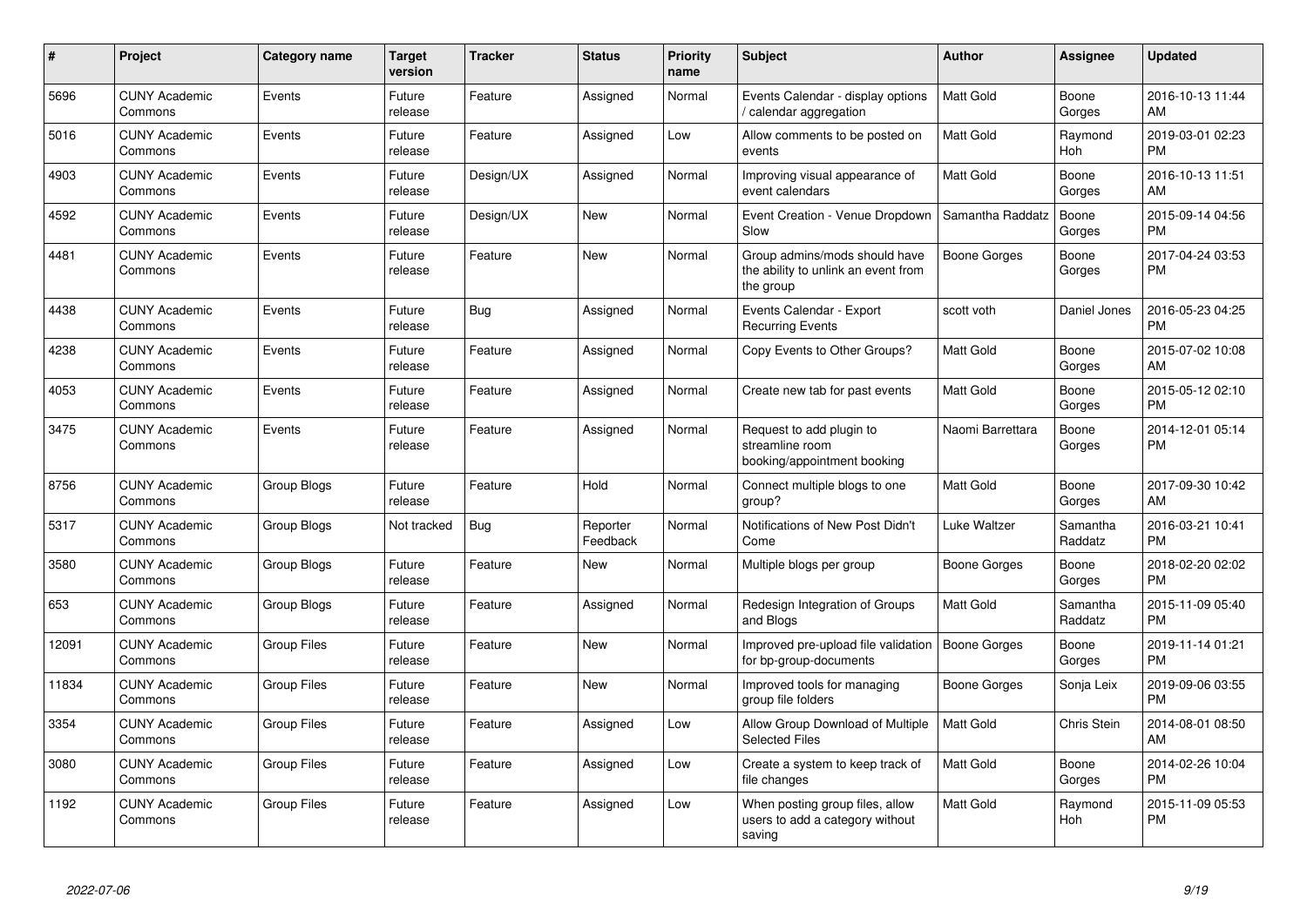| #     | Project                         | <b>Category name</b> | <b>Target</b><br>version | Tracker    | <b>Status</b>        | <b>Priority</b><br>name | <b>Subject</b>                                                                             | <b>Author</b>    | Assignee              | <b>Updated</b>                |
|-------|---------------------------------|----------------------|--------------------------|------------|----------------------|-------------------------|--------------------------------------------------------------------------------------------|------------------|-----------------------|-------------------------------|
| 13457 | <b>CUNY Academic</b><br>Commons | Group Forums         | 2.0.3                    | Bug        | <b>New</b>           | High                    | Forum post not sending<br>notifications                                                    | Filipa Calado    | Raymond<br><b>Hoh</b> | 2022-06-29 11:32<br>AM        |
| 13358 | <b>CUNY Academic</b><br>Commons | Group Forums         | Future<br>release        | Feature    | <b>New</b>           | Normal                  | Improved UI for group forum<br>threading settings                                          | Boone Gorges     | Raymond<br>Hoh        | 2021-11-19 12:27<br><b>PM</b> |
| 13328 | <b>CUNY Academic</b><br>Commons | Group Forums         | Not tracked              | Bug        | Reporter<br>Feedback | Normal                  | cross-posting in two related<br>groups                                                     | Marilyn Weber    | Raymond<br>Hoh        | 2020-09-15 10:39<br><b>PM</b> |
| 13199 | <b>CUNY Academic</b><br>Commons | Group Forums         | Future<br>release        | Feature    | New                  | Normal                  | Favoring Groups over bbPress<br>plugin                                                     | Colin McDonald   | Colin<br>McDonald     | 2021-11-19 12:28<br><b>PM</b> |
| 10659 | <b>CUNY Academic</b><br>Commons | Group Forums         | Future<br>release        | Feature    | Assigned             | Normal                  | Post to multiple groups via email                                                          | <b>Matt Gold</b> | Raymond<br>Hoh        | 2018-11-15 12:54<br>AM        |
| 9835  | <b>CUNY Academic</b><br>Commons | Group Forums         | Future<br>release        | Bug        | Assigned             | Normal                  | add a "like" function?                                                                     | Marilyn Weber    | <b>Erik Trainer</b>   | 2018-06-05 01:49<br><b>PM</b> |
| 7928  | <b>CUNY Academic</b><br>Commons | Group Forums         | Not tracked              | Bug        | <b>New</b>           | Normal                  | Duplicate Forum post                                                                       | Luke Waltzer     | Raymond<br>Hoh        | 2017-04-11 09:27<br><b>PM</b> |
| 6392  | <b>CUNY Academic</b><br>Commons | Group Forums         | Future<br>release        | Design/UX  | Assigned             | Low                     | <b>Composition/Preview Panes in</b><br>Forum Posts                                         | Luke Waltzer     | Paige Dupont          | 2016-10-21 04:26<br><b>PM</b> |
| 5268  | <b>CUNY Academic</b><br>Commons | Group Forums         | Future<br>release        | Bug        | Assigned             | Normal                  | Long-time to post to multiple<br>groups                                                    | Luke Waltzer     | Daniel Jones          | 2016-09-07 06:31<br><b>PM</b> |
| 4221  | <b>CUNY Academic</b><br>Commons | Group Forums         | Future<br>release        | Design/UX  | Assigned             | Normal                  | Add 'Number of Posts' display<br>option to Forum page                                      | Samantha Raddatz | Samantha<br>Raddatz   | 2015-06-26 02:21<br><b>PM</b> |
| 3193  | <b>CUNY Academic</b><br>Commons | Group Forums         | Future<br>release        | Feature    | Assigned             | Normal                  | bbPress 2.x dynamic roles and<br>RBE                                                       | Boone Gorges     | Boone<br>Gorges       | 2014-09-30 01:30<br><b>PM</b> |
| 3192  | <b>CUNY Academic</b><br>Commons | Group Forums         | Future<br>release        | Feature    | Assigned             | Normal                  | Customizable forum views for<br>bbPress 2.x group forums                                   | Boone Gorges     | Raymond<br>Hoh        | 2015-11-09 12:47<br><b>PM</b> |
| 3059  | <b>CUNY Academic</b><br>Commons | Group Forums         | Future<br>release        | Design/UX  | <b>New</b>           | Normal                  | Forum Post Permissable Content<br><b>Explanatory Text</b>                                  | Chris Stein      | Chris Stein           | 2015-04-02 11:27<br>AM        |
| 585   | <b>CUNY Academic</b><br>Commons | Group Forums         | Future<br>release        | Feature    | Assigned             | Normal                  | Merge Forum Topics                                                                         | Sarah Morgano    | Boone<br>Gorges       | 2011-07-06 04:11<br><b>PM</b> |
| 3419  | <b>CUNY Academic</b><br>Commons | Group Invitations    | 1.6.14                   | <b>Bug</b> | Testing<br>Required  | Normal                  | Neatening the display of<br>messages on group requests                                     | <b>Matt Gold</b> | Boone<br>Gorges       | 2014-09-01 09:29<br><b>PM</b> |
| 3308  | <b>CUNY Academic</b><br>Commons | Group Invitations    | Future<br>release        | Feature    | Assigned             | Normal                  | Allow members to rescind group<br>invitations                                              | <b>Matt Gold</b> | Boone<br>Gorges       | 2015-04-01 08:53<br><b>PM</b> |
| 2610  | <b>CUNY Academic</b><br>Commons | Group Invitations    | Future<br>release        | Feature    | Assigned             | Low                     | Request: Custom invitation<br>message to group invites                                     | local admin      | Boone<br>Gorges       | 2015-11-09 06:13<br><b>PM</b> |
| 1456  | <b>CUNY Academic</b><br>Commons | Group Invitations    | Future<br>release        | Feature    | Reporter<br>Feedback | Low                     | Invite to Group Button from Profile<br>Field                                               | <b>Matt Gold</b> | Samantha<br>Raddatz   | 2015-11-09 05:59<br><b>PM</b> |
| 14309 | <b>CUNY Academic</b><br>Commons | Group Library        | Future<br>release        | Feature    | <b>New</b>           | Normal                  | Better handling of<br>bp_group_document file download<br>attempts when file is not present | Boone Gorges     | Boone<br>Gorges       | 2021-11-19 12:28<br><b>PM</b> |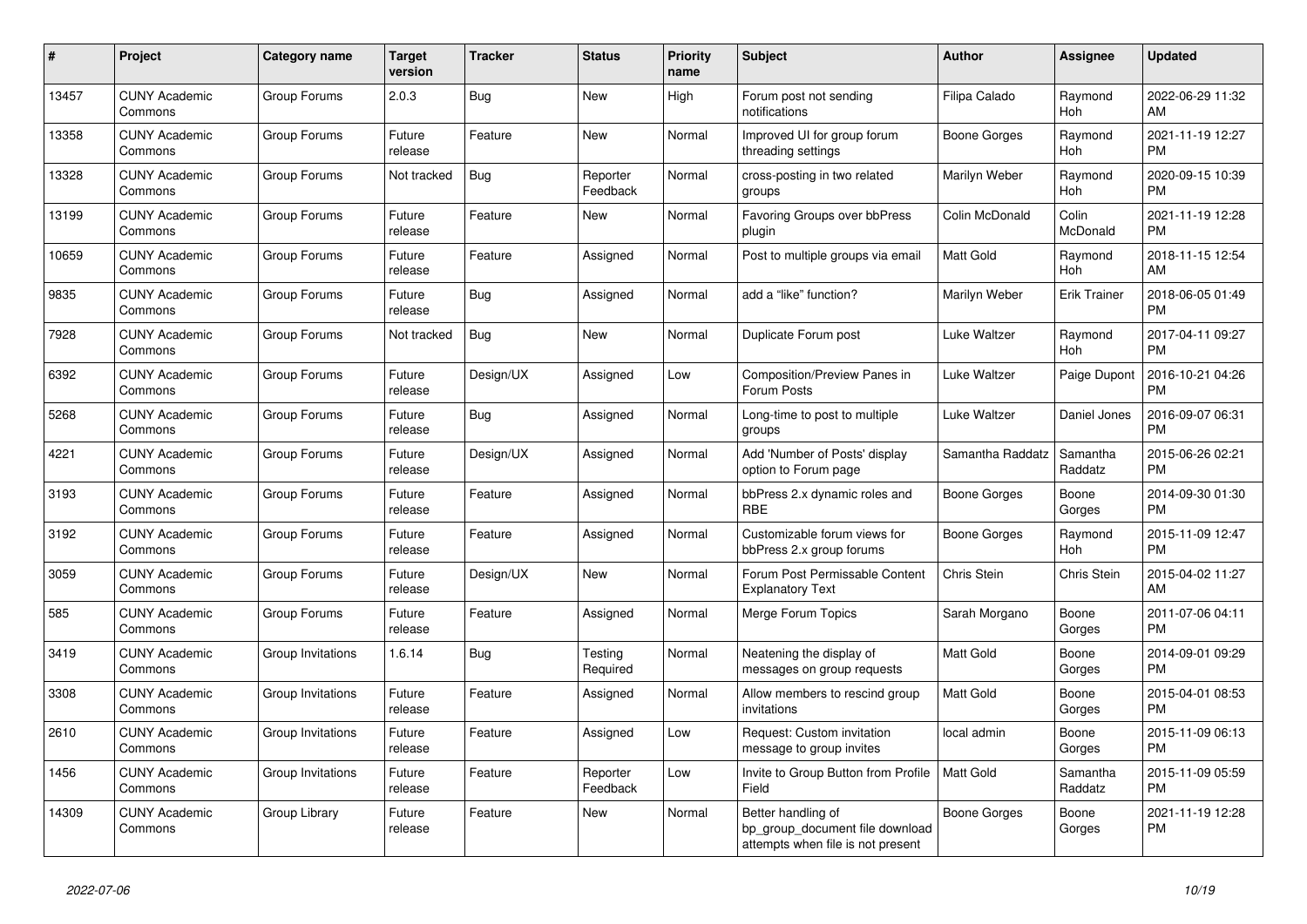| #     | Project                         | <b>Category name</b>           | <b>Target</b><br>version | <b>Tracker</b> | <b>Status</b>        | Priority<br>name | <b>Subject</b>                                                              | <b>Author</b>     | Assignee            | <b>Updated</b>                |
|-------|---------------------------------|--------------------------------|--------------------------|----------------|----------------------|------------------|-----------------------------------------------------------------------------|-------------------|---------------------|-------------------------------|
| 13650 | <b>CUNY Academic</b><br>Commons | Group Library                  | Future<br>release        | Feature        | New                  | Normal           | Forum Attachments in Group<br>Library                                       | Laurie Hurson     |                     | 2021-11-19 12:30<br><b>PM</b> |
| 13370 | <b>CUNY Academic</b><br>Commons | Group Library                  | Future<br>release        | Feature        | <b>New</b>           | Normal           | Library bulk deletion and folder<br>editing                                 | Colin McDonald    | Boone<br>Gorges     | 2020-10-13 10:41<br>AM        |
| 12446 | <b>CUNY Academic</b><br>Commons | Groups (misc)                  | Future<br>release        | Feature        | Reporter<br>Feedback | Normal           | Toggle default site to group forum<br>posting                               | Laurie Hurson     | Laurie Hurson       | 2020-03-10 11:57<br>AM        |
| 9015  | <b>CUNY Academic</b><br>Commons | Groups (misc)                  | Not tracked              | Outreach       | Assigned             | Normal           | Email group admins the email<br>addresses of their groups                   | Matt Gold         | Matt Gold           | 2018-01-02 09:54<br>AM        |
| 7115  | <b>CUNY Academic</b><br>Commons | Groups (misc)                  | Future<br>release        | Feature        | Reporter<br>Feedback | Normal           | make licensing info clear during<br>group creation                          | Matt Gold         | Raymond<br>Hoh      | 2020-12-08 11:32<br>AM        |
| 3458  | <b>CUNY Academic</b><br>Commons | Groups (misc)                  | Future<br>release        | Feature        | Assigned             | Normal           | Filter Members of Group by<br>Campus                                        | Michael Smith     | Samantha<br>Raddatz | 2014-09-26 08:32<br><b>PM</b> |
| 1544  | <b>CUNY Academic</b><br>Commons | Groups (misc)                  | Future<br>release        | Feature        | Reporter<br>Feedback | Normal           | Group Filtering and Sorting                                                 | <b>Matt Gold</b>  | Chris Stein         | 2019-03-01 02:25<br><b>PM</b> |
| 481   | <b>CUNY Academic</b><br>Commons | Groups (misc)                  | Future<br>release        | Feature        | Assigned             | Normal           | ability to archive inactive groups<br>and blogs                             | Michael Mandiberg | Samantha<br>Raddatz | 2015-11-09 05:56<br><b>PM</b> |
| 12392 | <b>CUNY Academic</b><br>Commons | Help/Codex                     | Not tracked              | Documentation  | New                  | Normal           | <b>Updates to Common Commons</b><br>Questions on Help Page                  | scott voth        | Margaret<br>Galvan  | 2020-02-11 10:53<br>AM        |
| 11883 | <b>CUNY Academic</b><br>Commons | Help/Codex                     | Not tracked              | Support        | New                  | Normal           | Need Embedding Help Page<br>Update (Tableau)                                | Anthony Wheeler   | scott voth          | 2019-09-24 08:49<br>AM        |
| 6995  | <b>CUNY Academic</b><br>Commons | Home Page                      | Not tracked              | Bug            | Assigned             | Normal           | member filter on homepage not<br>working                                    | Matt Gold         | Raymond<br>Hoh      | 2016-12-11 09:46<br><b>PM</b> |
| 4980  | <b>CUNY Academic</b><br>Commons | Home Page                      | Future<br>release        | Feature        | Assigned             | Normal           | <b>CAC Featured Content -- Adding</b><br>Randomization                      | <b>Matt Gold</b>  | Boone<br>Gorges     | 2016-12-12 03:01<br><b>PM</b> |
| 1983  | <b>CUNY Academic</b><br>Commons | Home Page                      | Future<br>release        | Feature        | Assigned             | Low              | Media Library integration with<br><b>Featured Content plugin</b>            | Boone Gorges      | Dominic<br>Giglio   | 2014-03-17 10:34<br>AM        |
| 1888  | <b>CUNY Academic</b><br>Commons | Home Page                      | Future<br>release        | Feature        | Assigned             | Normal           | Refactor BP MPO Activity Filter to<br>support proper pagination             | Sarah Morgano     | Boone<br>Gorges     | 2014-05-01 07:11<br><b>PM</b> |
| 10580 | <b>CUNY Academic</b><br>Commons | Information<br>Architecture    | Future<br>release        | Design/UX      | New                  | Normal           | Primary nav item review                                                     | Boone Gorges      | Sara Cannon         | 2022-06-28 01:29<br><b>PM</b> |
| 15194 | <b>CUNY Academic</b><br>Commons | Internal Tools and<br>Workflow | 2.1.0                    | Feature        | New                  | Normal           | PHPCS sniff for un-restored<br>switch_to_blog() calls                       | Boone Gorges      | Jeremy Felt         | 2022-05-26 10:45<br>AM        |
| 13891 | <b>CUNY Academic</b><br>Commons | Internal Tools and<br>Workflow | 2.1.0                    | Feature        | <b>New</b>           | Normal           | Migrate automated linting to<br>GitHub Actions                              | Boone Gorges      | Jeremy Felt         | 2022-06-29 11:13<br>AM        |
| 3230  | <b>CUNY Academic</b><br>Commons | Internal Tools and<br>Workflow | Not tracked              | Feature        | Assigned             | High             | Scripts for quicker<br>provisioning/updating of<br>development environments | Boone Gorges      | Boone<br>Gorges     | 2016-01-26 04:54<br><b>PM</b> |
| 12382 | <b>CUNY Academic</b><br>Commons | Membership                     | Not tracked              | Support        | <b>New</b>           | Normal           | Email request change                                                        | Marilyn Weber     | Marilyn<br>Weber    | 2020-02-06 12:56<br><b>PM</b> |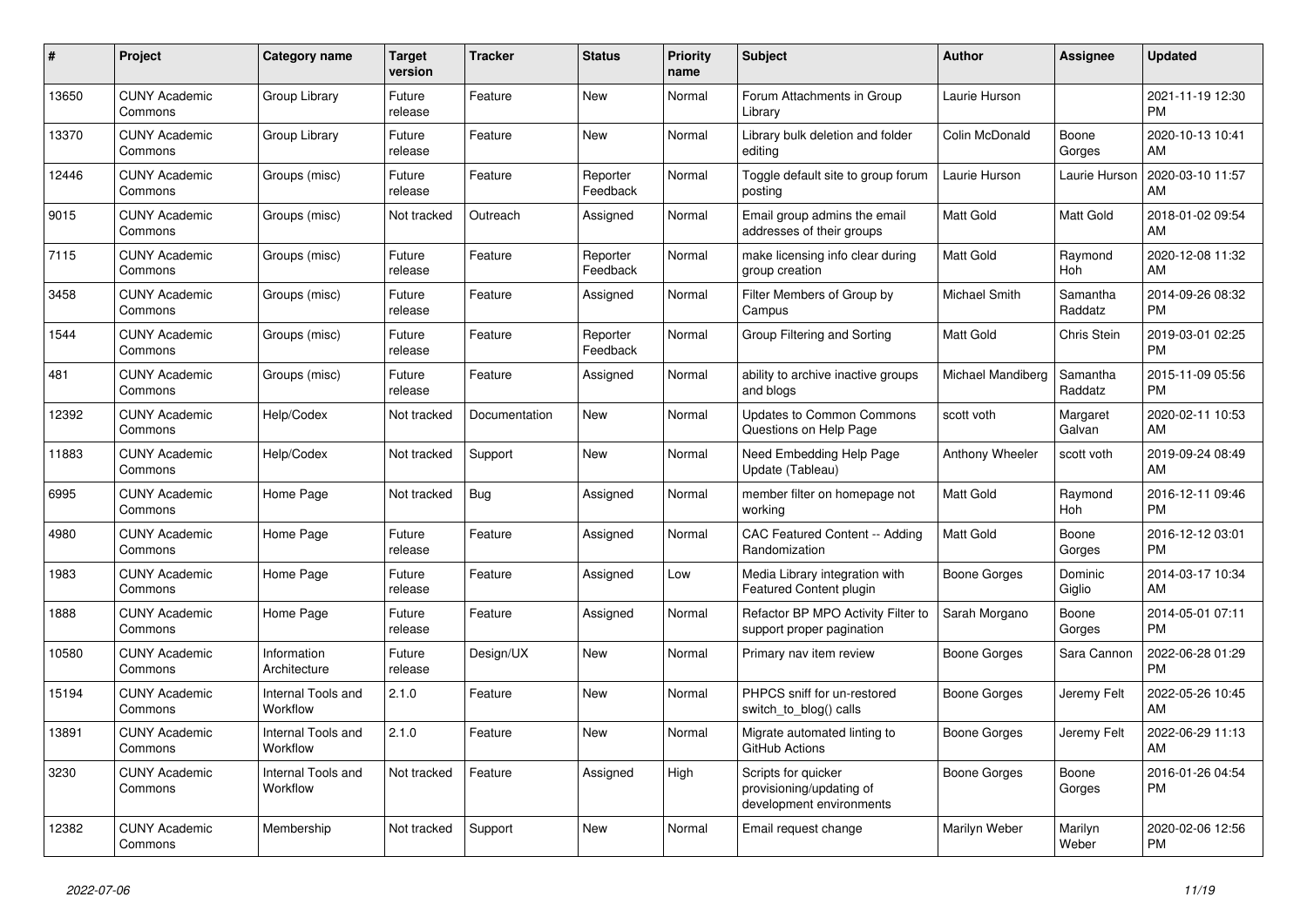| $\#$  | Project                         | <b>Category name</b>    | <b>Target</b><br>version | <b>Tracker</b> | <b>Status</b>        | <b>Priority</b><br>name | <b>Subject</b>                                                                             | <b>Author</b>           | <b>Assignee</b> | <b>Updated</b>                |
|-------|---------------------------------|-------------------------|--------------------------|----------------|----------------------|-------------------------|--------------------------------------------------------------------------------------------|-------------------------|-----------------|-------------------------------|
| 5234  | <b>CUNY Academic</b><br>Commons | Membership              | Future<br>release        | Feature        | Assigned             | Normal                  | Write Unconfirmed patch for WP                                                             | Boone Gorges            | Boone<br>Gorges | 2016-10-24 11:18<br>AM        |
| 4535  | <b>CUNY Academic</b><br>Commons | My Commons              | Future<br>release        | Bug            | New                  | Low                     | My Commons filter issue                                                                    | scott voth              | Raymond<br>Hoh  | 2015-09-01 11:17<br>AM        |
| 3577  | <b>CUNY Academic</b><br>Commons | My Commons              | Future<br>release        | Design/UX      | Assigned             | Normal                  | Replies to items in My Commons                                                             | <b>Matt Gold</b>        | Raymond<br>Hoh  | 2015-04-09 05:19<br><b>PM</b> |
| 3565  | <b>CUNY Academic</b><br>Commons | My Commons              | Not tracked              | Documentation  | <b>New</b>           | Normal                  | Load Newest inconsistencies                                                                | Chris Stein             | scott voth      | 2015-11-09 01:16<br><b>PM</b> |
| 3536  | <b>CUNY Academic</b><br>Commons | My Commons              | Future<br>release        | Feature        | Assigned             | Normal                  | Infinite Scroll on My Commons<br>page                                                      | Matt Gold               | Raymond<br>Hoh  | 2015-04-13 04:42<br><b>PM</b> |
| 3517  | <b>CUNY Academic</b><br>Commons | My Commons              | Future<br>release        | Feature        | Assigned             | Normal                  | Mute/Unmute My Commons<br>updates                                                          | <b>Matt Gold</b>        | Raymond<br>Hoh  | 2015-11-09 01:19<br><b>PM</b> |
| 3330  | <b>CUNY Academic</b><br>Commons | My Commons              | Future<br>release        | Feature        | Assigned             | Normal                  | "Commons Information" tool                                                                 | Boone Gorges            | Chris Stein     | 2014-09-22 08:46<br><b>PM</b> |
| 9895  | <b>CUNY Academic</b><br>Commons | Onboarding              | Future<br>release        | Feature        | Assigned             | Normal                  | Add "Accept Invitation"<br>link/button/function to Group<br>and/or Site invitation emails? | Luke Waltzer            | Boone<br>Gorges | 2018-06-07 12:42<br><b>PM</b> |
| 9028  | <b>CUNY Academic</b><br>Commons | Onboarding              | Future<br>release        | Feature        | Assigned             | Normal                  | suggest groups to new members<br>during the registration process                           | <b>Matt Gold</b>        | Chris Stein     | 2018-10-24 12:34<br><b>PM</b> |
| 8440  | <b>CUNY Academic</b><br>Commons | Onboarding              | Not tracked              | <b>Bug</b>     | <b>New</b>           | Normal                  | <b>Create Test Email Accounts for</b><br><b>Onboarding Project</b>                         | Stephen Real            | Stephen Real    | 2017-08-01 09:49<br><b>PM</b> |
| 5955  | <b>CUNY Academic</b><br>Commons | Outreach                | Future<br>release        | Feature        | Assigned             | Normal                  | Create auto-newsletter for<br>commons members                                              | Matt Gold               | Luke Waltzer    | 2016-08-30 10:34<br>AM        |
| 15242 | <b>CUNY Academic</b><br>Commons | Performance             | Not tracked              | <b>Bug</b>     | Reporter<br>Feedback | Normal                  | Slugist site                                                                               | Raffi<br>Khatchadourian | Boone<br>Gorges | 2022-02-07 11:14<br>AM        |
| 14908 | <b>CUNY Academic</b><br>Commons | Performance             |                          | <b>Bug</b>     | <b>New</b>           | Normal                  | Stale object cache on cdev                                                                 | Raymond Hoh             | Boone<br>Gorges | 2021-12-07 09:45<br>AM        |
| 10794 | <b>CUNY Academic</b><br>Commons | Performance             | Not tracked              | Bug            | New                  | Normal                  | Memcached connection<br>occasionally breaks                                                | Boone Gorges            | Boone<br>Gorges | 2018-12-06 03:30<br><b>PM</b> |
| 14787 | <b>CUNY Academic</b><br>Commons | <b>Plugin Packages</b>  | Future<br>release        | Feature        | New                  | Normal                  | Creating a "Design" plugin<br>package                                                      | Laurie Hurson           | scott voth      | 2022-04-27 04:56<br><b>PM</b> |
| 14184 | <b>CUNY Academic</b><br>Commons | Public Portfolio        | Future<br>release        | Feature        | New                  | Normal                  | Centralized mechanism for storing<br>Campus affiliations                                   | <b>Boone Gorges</b>     | Boone<br>Gorges | 2022-01-04 11:35<br>AM        |
| 11496 | <b>CUNY Academic</b><br>Commons | <b>Public Portfolio</b> | 1.15.2                   | Support        | <b>New</b>           | Normal                  | Replace Twitter Icon on Member<br>Portfolio page                                           | scott voth              | Boone<br>Gorges | 2019-06-06 01:03<br><b>PM</b> |
| 10354 | <b>CUNY Academic</b><br>Commons | <b>Public Portfolio</b> | Future<br>release        | Feature        | New                  | Normal                  | Opt out of Having a Profile Page                                                           | scott voth              | Chris Stein     | 2020-05-12 10:43<br>AM        |
| 5827  | <b>CUNY Academic</b><br>Commons | <b>Public Portfolio</b> | Future<br>release        | <b>Bug</b>     | Assigned             | Normal                  | Academic Interests square bracket<br>links not working                                     | scott voth              | Chris Stein     | 2016-08-11 11:59<br><b>PM</b> |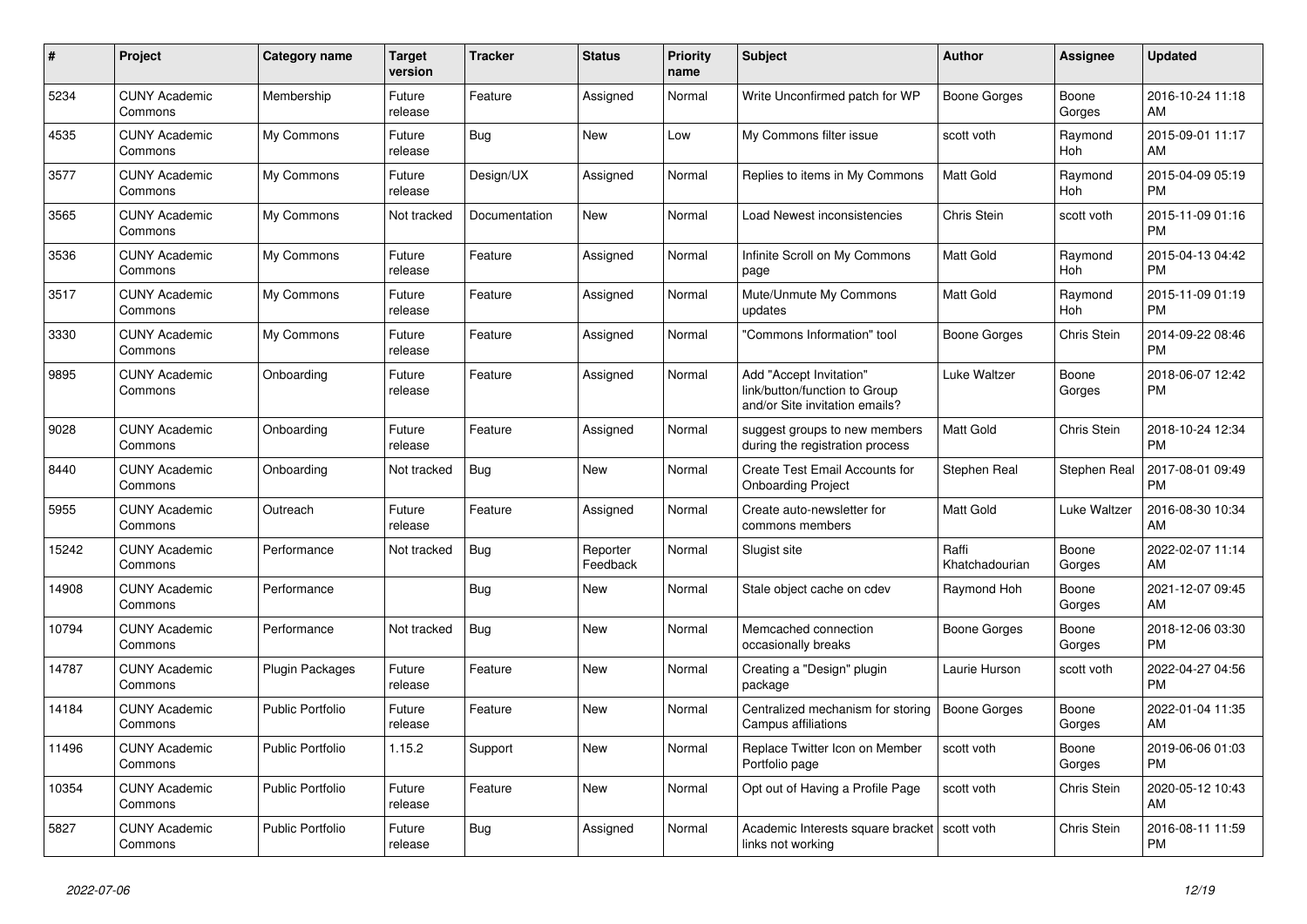| #     | Project                         | <b>Category name</b>    | <b>Target</b><br>version | <b>Tracker</b> | <b>Status</b>        | Priority<br>name | <b>Subject</b>                                                                 | Author              | <b>Assignee</b>     | <b>Updated</b>                |
|-------|---------------------------------|-------------------------|--------------------------|----------------|----------------------|------------------|--------------------------------------------------------------------------------|---------------------|---------------------|-------------------------------|
| 4622  | <b>CUNY Academic</b><br>Commons | <b>Public Portfolio</b> | Future<br>release        | Design/UX      | New                  | Normal           | <b>Profile Visibility Settings</b>                                             | Samantha Raddatz    | Samantha<br>Raddatz | 2015-09-21 12:18<br><b>PM</b> |
| 4404  | <b>CUNY Academic</b><br>Commons | <b>Public Portfolio</b> | Future<br>release        | Design/UX      | Assigned             | Normal           | Change color of permissions info<br>on portfolio editing interface             | <b>Matt Gold</b>    | Samantha<br>Raddatz | 2015-08-11 05:28<br><b>PM</b> |
| 4253  | CUNY Academic<br>Commons        | <b>Public Portfolio</b> | Future<br>release        | Design/UX      | New                  | Normal           | Encourage users to add portfolio<br>content                                    | Samantha Raddatz    | Samantha<br>Raddatz | 2015-07-07 11:32<br>AM        |
| 3770  | <b>CUNY Academic</b><br>Commons | <b>Public Portfolio</b> | Future<br>release        | Feature        | Assigned             | Normal           | Improve Layout/Formatting of<br>Positions Area on Public Portfolios            | <b>Matt Gold</b>    | Chris Stein         | 2015-04-01 09:17<br><b>PM</b> |
| 3768  | <b>CUNY Academic</b><br>Commons | <b>Public Portfolio</b> | Future<br>release        | Feature        | Assigned             | Normal           | Institutions/Past positions on<br>public portfolios                            | <b>Matt Gold</b>    | Boone<br>Gorges     | 2018-04-23 10:44<br>AM        |
| 3220  | <b>CUNY Academic</b><br>Commons | <b>Public Portfolio</b> | Future<br>release        | Feature        | Assigned             | Normal           | Add indent/outdent option to<br>Formatting Buttons on Profile<br>Page          | Matt Gold           | Boone<br>Gorges     | 2014-05-21 10:39<br><b>PM</b> |
| 3048  | <b>CUNY Academic</b><br>Commons | <b>Public Portfolio</b> | Future<br>release        | Feature        | New                  | Low              | Images for rich text profile fields                                            | <b>Boone Gorges</b> | Boone<br>Gorges     | 2014-02-19 12:56<br><b>PM</b> |
| 3042  | <b>CUNY Academic</b><br>Commons | <b>Public Portfolio</b> | Future<br>release        | Feature        | Assigned             | Normal           | Browsing member interests                                                      | Matt Gold           | Boone<br>Gorges     | 2015-03-21 09:04<br><b>PM</b> |
| 2881  | <b>CUNY Academic</b><br>Commons | <b>Public Portfolio</b> | Future<br>release        | Feature        | Assigned             | Normal           | Redesign the UX for Profiles                                                   | Chris Stein         | Chris Stein         | 2016-10-13 12:45<br><b>PM</b> |
| 2832  | <b>CUNY Academic</b><br>Commons | <b>Public Portfolio</b> | Future<br>release        | Feature        | Assigned             | Normal           | Improve interface for (not)<br>auto-linking profile fields                     | <b>Boone Gorges</b> | Chris Stein         | 2015-01-05 08:52<br><b>PM</b> |
| 2753  | <b>CUNY Academic</b><br>Commons | <b>Public Portfolio</b> | Future<br>release        | Feature        | New                  | Normal           | Create actual actual tagification in<br>academic interests and other<br>fields | Micki Kaufman       | Boone<br>Gorges     | 2015-01-05 08:52<br><b>PM</b> |
| 2013  | <b>CUNY Academic</b><br>Commons | <b>Public Portfolio</b> | Future<br>release        | Feature        | Assigned             | Low              | Have Profile Privacy Options show<br>up only for filled-in fields              | Matt Gold           | Boone<br>Gorges     | 2015-11-09 06:09<br><b>PM</b> |
| 12247 | <b>CUNY Academic</b><br>Commons | Publicity               | Not tracked              | Support        | New                  | Normal           | Screenshot of First Commons<br>Homepage                                        | scott voth          | scott voth          | 2020-01-14 12:08<br><b>PM</b> |
| 9643  | <b>CUNY Academic</b><br>Commons | Publicity               | Not tracked              | Feature        | New                  | Normal           | Create a page on the Commons<br>for logos etc.                                 | Stephen Real        | Stephen Real        | 2018-04-24 10:53<br>AM        |
| 6115  | <b>CUNY Academic</b><br>Commons | Publicity               | Not tracked              | Feature        | Assigned             | Normal           | create digital signage for GC                                                  | <b>Matt Gold</b>    | scott voth          | 2016-10-11 10:09<br><b>PM</b> |
| 6014  | <b>CUNY Academic</b><br>Commons | Publicity               | Future<br>reiease        | Publicity      | Reporter<br>Feedback | Normal           | Google search listing                                                          | Matt Gold           | Boone<br>Gorges     | 2016-09-21 03:48<br>PM        |
| 3511  | <b>CUNY Academic</b><br>Commons | Publicity               | 1.7                      | Publicity      | Assigned             | Normal           | Social media for 1.7                                                           | Micki Kaufman       | Sarah<br>Morgano    | 2014-10-14 03:32<br>PM        |
| 3510  | <b>CUNY Academic</b><br>Commons | Publicity               | 1.7                      | Publicity      | Assigned             | Normal           | Post on the News Blog re: 'My<br>Commons'                                      | Micki Kaufman       | Sarah<br>Morgano    | 2014-10-15 11:18<br>AM        |
| 3509  | <b>CUNY Academic</b><br>Commons | Publicity               | 1.7                      | Publicity      | New                  | Normal           | Create 1.7 digital signage imagery                                             | Micki Kaufman       | Marilyn<br>Weber    | 2014-10-01 12:40<br><b>PM</b> |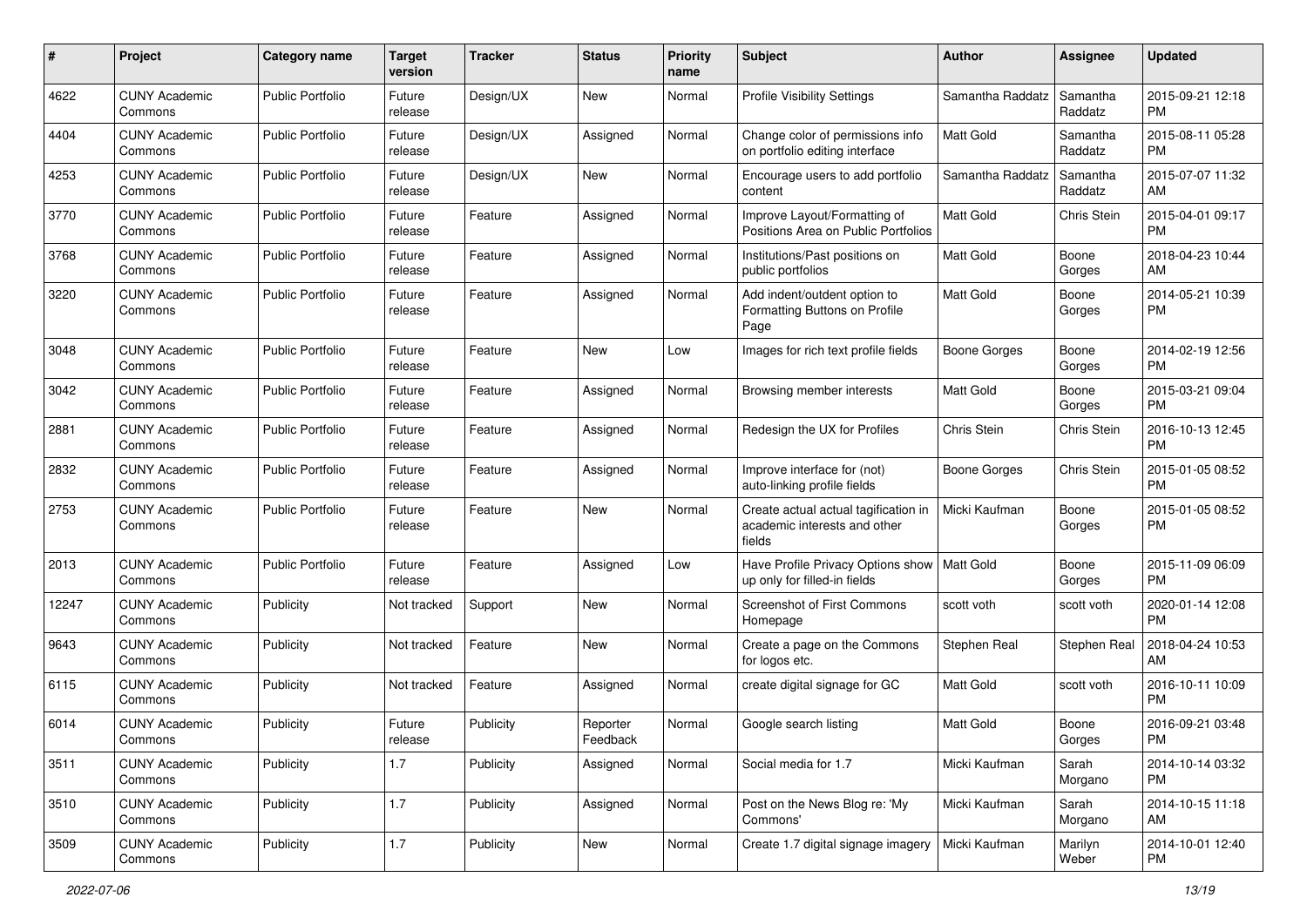| $\#$  | Project                         | <b>Category name</b>     | <b>Target</b><br>version | <b>Tracker</b> | <b>Status</b>        | <b>Priority</b><br>name | <b>Subject</b>                                                           | <b>Author</b>    | Assignee            | <b>Updated</b>                |
|-------|---------------------------------|--------------------------|--------------------------|----------------|----------------------|-------------------------|--------------------------------------------------------------------------|------------------|---------------------|-------------------------------|
| 3506  | <b>CUNY Academic</b><br>Commons | Publicity                | 1.7                      | Publicity      | <b>New</b>           | Normal                  | Prepare 1.7 email messaging                                              | Micki Kaufman    | Micki<br>Kaufman    | 2014-10-01 12:36<br><b>PM</b> |
| 11945 | <b>CUNY Academic</b><br>Commons | Reckoning                | Future<br>release        | Feature        | Reporter<br>Feedback | Normal                  | Add Comments bubble to<br>Reckoning views                                | Boone Gorges     | Boone<br>Gorges     | 2019-11-12 05:14<br><b>PM</b> |
| 3615  | <b>CUNY Academic</b><br>Commons | Redmine                  | Not tracked              | Feature        | New                  | Low                     | Create Redmine issues via email                                          | Dominic Giglio   | Boone<br>Gorges     | 2017-11-16 11:36<br>AM        |
| 940   | <b>CUNY Academic</b><br>Commons | Redmine                  | Future<br>release        | Feature        | Assigned             | Low                     | Communication with users after<br>releases                               | Matt Gold        | Dominic<br>Giglio   | 2012-09-09 04:36<br><b>PM</b> |
| 11860 | <b>CUNY Academic</b><br>Commons | Registration             | Future<br>release        | Feature        | <b>New</b>           | Normal                  | <b>Ensure Students Are Aware They</b><br>Can Use Aliases At Registration | scott voth       |                     | 2019-09-24 08:46<br>AM        |
| 10273 | <b>CUNY Academic</b><br>Commons | Registration             | Not tracked              | Support        | Reporter<br>Feedback | Normal                  | users combining CF and campus<br>address                                 | Marilyn Weber    |                     | 2019-09-18 10:58<br>AM        |
| 5225  | <b>CUNY Academic</b><br>Commons | Registration             | Future<br>release        | Feature        | Assigned             | Normal                  | On-boarding Issues                                                       | Luke Waltzer     | Samantha<br>Raddatz | 2016-02-12 02:58<br><b>PM</b> |
| 370   | <b>CUNY Academic</b><br>Commons | Registration             | Future<br>release        | Feature        | Assigned             | High                    | <b>Guest Accounts</b>                                                    | <b>Matt Gold</b> | Matt Gold           | 2015-04-09 09:33<br><b>PM</b> |
| 308   | <b>CUNY Academic</b><br>Commons | Registration             | Future<br>release        | Feature        | New                  | Normal                  | Group recommendations for<br>signup process                              | Boone Gorges     | Samantha<br>Raddatz | 2015-11-09 05:07<br><b>PM</b> |
| 16177 | <b>CUNY Academic</b><br>Commons | Reply By Email           |                          | Bug            | <b>New</b>           | Normal                  | Switch to Inbound mode for RBE                                           | Raymond Hoh      | Raymond<br>Hoh      | 2022-05-30 04:32<br><b>PM</b> |
| 13430 | <b>CUNY Academic</b><br>Commons | Reply By Email           | Not tracked              | Bug            | <b>New</b>           | Normal                  | Delay in RBE                                                             | Luke Waltzer     | Raymond<br>Hoh      | 2020-10-13 11:16<br>AM        |
| 8991  | <b>CUNY Academic</b><br>Commons | Reply By Email           | Not tracked              | <b>Bug</b>     | Hold                 | Normal                  | RBE duplicate email message<br>issue                                     | Matt Gold        | Raymond<br>Hoh      | 2018-02-18 08:53<br><b>PM</b> |
| 8976  | <b>CUNY Academic</b><br>Commons | Reply By Email           | Not tracked              | Feature        | Assigned             | Normal                  | Package RBE new topics posting?                                          | <b>Matt Gold</b> | Raymond<br>Hoh      | 2017-12-04 02:34<br><b>PM</b> |
| 6671  | <b>CUNY Academic</b><br>Commons | Reply By Email           | Not tracked              | Bug            | Assigned             | Normal                  | "Post too often" RBE error<br>message                                    | Matt Gold        | Raymond<br>Hoh      | 2016-11-11 09:55<br>AM        |
| 3369  | <b>CUNY Academic</b><br>Commons | Reply By Email           | Not tracked              | Outreach       | Hold                 | Normal                  | Release reply by email to WP<br>plugin directory                         | Matt Gold        | Raymond<br>Hoh      | 2016-03-01 12:46<br><b>PM</b> |
| 3002  | <b>CUNY Academic</b><br>Commons | Search                   | Future<br>release        | Feature        | Assigned             | Normal                  | Overhaul CAC search by using<br>external search appliance                | Boone Gorges     | Boone<br>Gorges     | 2020-07-15 03:05<br><b>PM</b> |
| 9729  | <b>CUNY Academic</b><br>Commons | <b>SEO</b>               | Not tracked              | Support        | New                  | Normal                  | 503 Errors showing on<br>newlaborforum.cuny.edu                          | Diane Krauthamer | Raymond<br>Hoh      | 2018-05-22 04:48<br><b>PM</b> |
| 3662  | <b>CUNY Academic</b><br>Commons | SEO                      | Future<br>release        | Feature        | Assigned             | Normal                  | Duplicate Content/SEO/Google<br>issues                                   | Matt Gold        | Raymond<br>Hoh      | 2015-04-13 04:37<br><b>PM</b> |
| 13048 | <b>CUNY Academic</b><br>Commons | Shortcodes and<br>embeds | Future<br>release        | Feature        | <b>New</b>           | Normal                  | Jupyter Notebooks support                                                | Boone Gorges     |                     | 2020-07-14 11:46<br>AM        |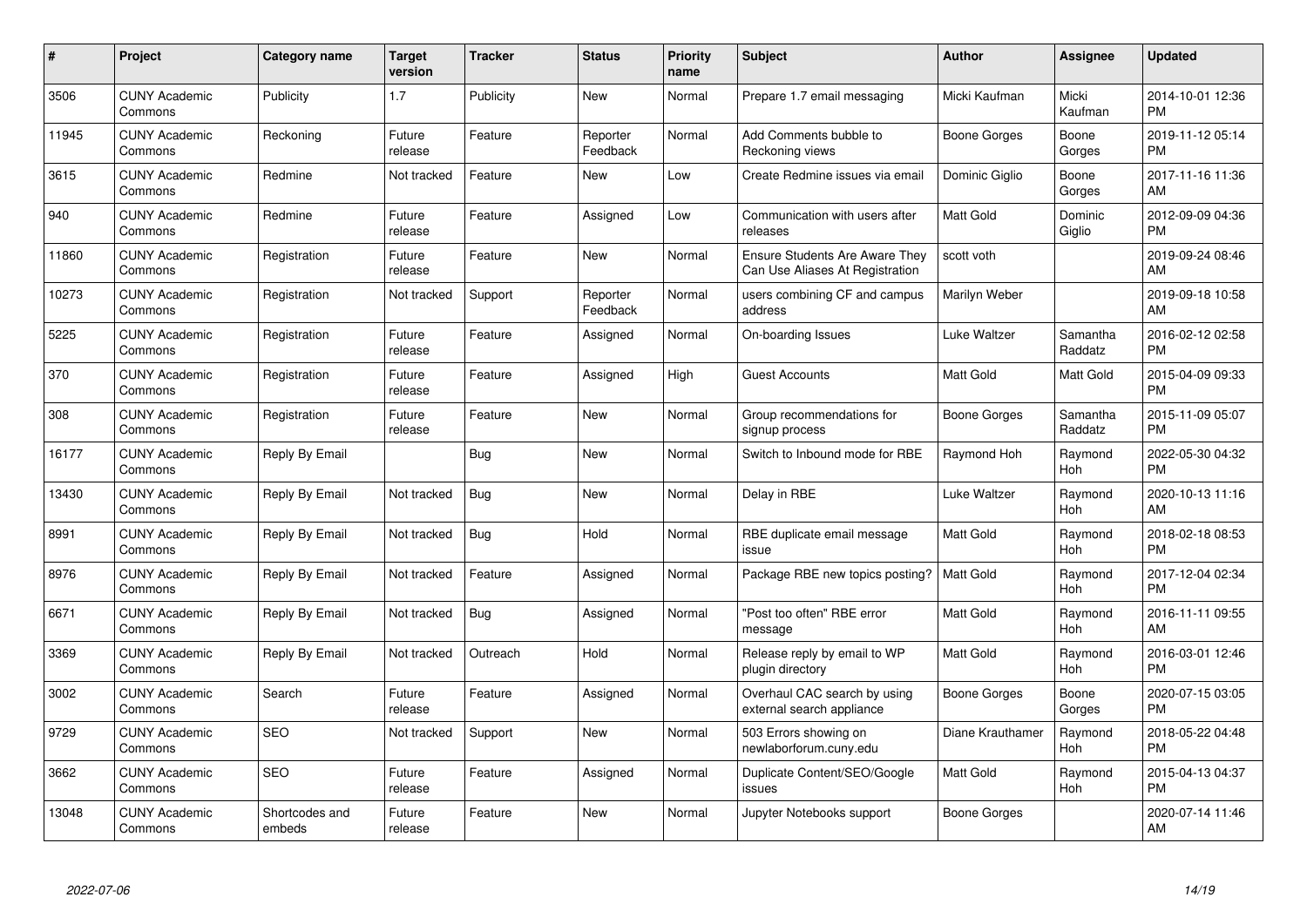| #     | Project                         | <b>Category name</b>    | <b>Target</b><br>version | <b>Tracker</b> | <b>Status</b>        | Priority<br>name | Subject                                                                                                                                               | Author                  | <b>Assignee</b>     | <b>Updated</b>                |
|-------|---------------------------------|-------------------------|--------------------------|----------------|----------------------|------------------|-------------------------------------------------------------------------------------------------------------------------------------------------------|-------------------------|---------------------|-------------------------------|
| 13331 | <b>CUNY Academic</b><br>Commons | Site cloning            | Future<br>release        | Bug            | New                  | Normal           | Combine Site Template and Clone<br>operations                                                                                                         | Boone Gorges            | Jeremy Felt         | 2021-11-19 12:39<br>PM.       |
| 13975 | <b>CUNY Academic</b><br>Commons | Social Paper            | Not tracked              | Support        | Reporter<br>Feedback | Normal           | can't approve comments on Social<br>Paper paper                                                                                                       | Marilyn Weber           |                     | 2021-02-12 09:33<br>AM.       |
| 8898  | <b>CUNY Academic</b><br>Commons | Social Paper            | Not tracked              | Feature        | Assigned             | Normal           | Usage data on docs and social<br>paper                                                                                                                | Matt Gold               | Matt Gold           | 2017-11-16 11:32<br>AM        |
| 7981  | <b>CUNY Academic</b><br>Commons | Social Paper            | Future<br>release        | Bug            | New                  | Normal           | Social Paper comments should<br>not go to spam                                                                                                        | Luke Waltzer            | Boone<br>Gorges     | 2018-04-16 03:52<br>PM.       |
| 7663  | <b>CUNY Academic</b><br>Commons | Social Paper            | Future<br>release        | Bug            | New                  | Normal           | Social Paper notifications not<br>formatted correctly on secondary<br>sites                                                                           | Boone Gorges            | Boone<br>Gorges     | 2018-04-16 03:52<br><b>PM</b> |
| 5489  | <b>CUNY Academic</b><br>Commons | Social Paper            | Future<br>release        | Feature        | New                  | Normal           | Asc/desc sorting for Social Paper<br>directories                                                                                                      | Boone Gorges            |                     | 2016-04-21 10:06<br><b>PM</b> |
| 5488  | <b>CUNY Academic</b><br>Commons | Social Paper            | Future<br>release        | Bug            | New                  | Normal           | Add a "last edited by" field to<br>Social Paper group directories                                                                                     | Boone Gorges            |                     | 2016-04-21 10:05<br><b>PM</b> |
| 5397  | <b>CUNY Academic</b><br>Commons | Social Paper            | Future<br>release        | Feature        | New                  | Normal           | frustrating to have to<br>enable/disable in SP                                                                                                        | Marilyn Weber           | Samantha<br>Raddatz | 2016-04-20 03:39<br><b>PM</b> |
| 5282  | <b>CUNY Academic</b><br>Commons | Social Paper            | Future<br>release        | <b>Bug</b>     | New                  | Normal           | Replying via email directs to paper<br>but not individual comment.                                                                                    | Marilyn Weber           | Raymond<br>Hoh      | 2016-03-02 01:48<br>PM.       |
| 5205  | <b>CUNY Academic</b><br>Commons | Social Paper            | Future<br>release        | Feature        | New                  | Normal           | Social Paper folders                                                                                                                                  | Marilyn Weber           |                     | 2016-02-11 10:24<br><b>PM</b> |
| 5199  | <b>CUNY Academic</b><br>Commons | Social Paper            | Future<br>release        | Feature        | New                  | Normal           | add tables to the SP editor                                                                                                                           | Marilyn Weber           |                     | 2016-10-24 11:27<br>AM        |
| 5183  | <b>CUNY Academic</b><br>Commons | Social Paper            | Future<br>release        | Design/UX      | New                  | Normal           | Creating a new paper when<br>viewing an existing paper                                                                                                | Raffi<br>Khatchadourian | Samantha<br>Raddatz | 2016-02-02 12:09<br><b>PM</b> |
| 5182  | <b>CUNY Academic</b><br>Commons | Social Paper            | Future<br>release        | Design/UX      | New                  | Normal           | "Publishing" a private paper on<br>social paper?                                                                                                      | Raffi<br>Khatchadourian | Boone<br>Gorges     | 2016-10-13 04:12<br><b>PM</b> |
| 5058  | <b>CUNY Academic</b><br>Commons | Social Paper            | Future<br>release        | Feature        | New                  | Low              | Can there be a clearer signal that<br>even when comments have<br>already been made you add<br>comments by clicking on the side?<br>(SP suggestion #5) | Marilyn Weber           | Samantha<br>Raddatz | 2016-02-11 10:24<br><b>PM</b> |
| 5053  | <b>CUNY Academic</b><br>Commons | Social Paper            | Future<br>release        | Feature        | New                  | Low              | Scrollable menu to add readers<br>(SP suggestion #4)                                                                                                  | Marilyn Weber           | Samantha<br>Raddatz | 2016-04-21 05:21<br><b>PM</b> |
| 5052  | <b>CUNY Academic</b><br>Commons | Social Paper            | Future<br>release        | Feature        | New                  | Low              | Sentence by sentence or line by<br>line comments (SP suggestion #3)                                                                                   | Marilyn Weber           | Boone<br>Gorges     | 2016-02-11 10:24<br>PM.       |
| 5050  | <b>CUNY Academic</b><br>Commons | Social Paper            | Future<br>release        | Feature        | New                  | Low              | Making comments visible in SP<br>editing mode (SP suggestion #1)                                                                                      | Marilyn Weber           | Samantha<br>Raddatz | 2019-09-17 11:10<br><b>PM</b> |
| 6426  | <b>CUNY Academic</b><br>Commons | Spam/Spam<br>Prevention | Future<br>release        | Feature        | Assigned             | Normal           | Force captcha on all comments?                                                                                                                        | Matt Gold               | <b>Tahir Butt</b>   | 2016-10-24 02:06<br><b>PM</b> |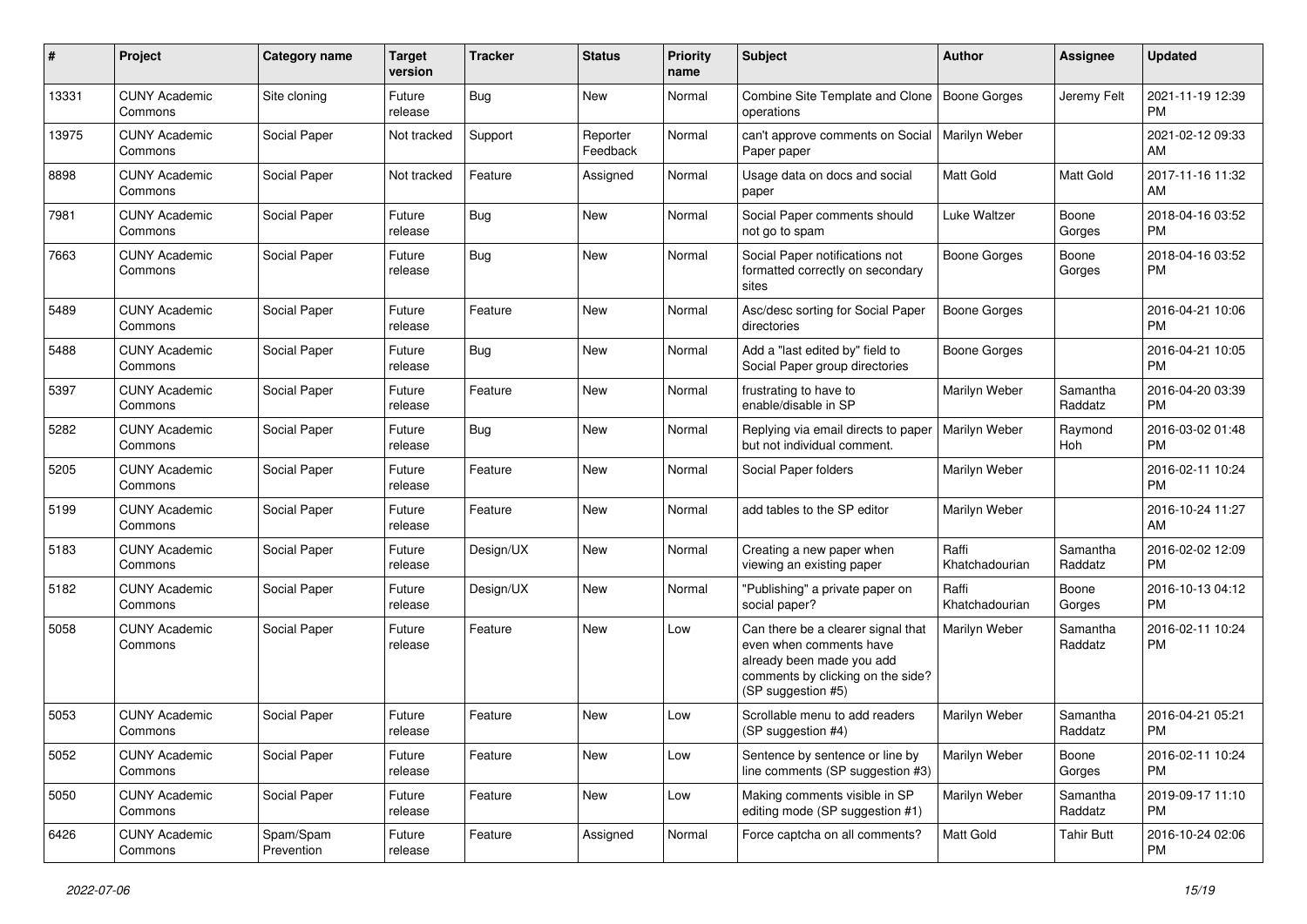| $\#$  | Project                         | <b>Category name</b>   | <b>Target</b><br>version | <b>Tracker</b> | <b>Status</b>        | <b>Priority</b><br>name | <b>Subject</b>                                                                                  | <b>Author</b>       | <b>Assignee</b>     | <b>Updated</b>                |
|-------|---------------------------------|------------------------|--------------------------|----------------|----------------------|-------------------------|-------------------------------------------------------------------------------------------------|---------------------|---------------------|-------------------------------|
| 8666  | <b>CUNY Academic</b><br>Commons | Teaching               | Not tracked              | Documentation  | Assigned             | Normal                  | Create Teaching on the Commons<br>Resource Page                                                 | Matt Gold           | Laurie Hurson       | 2019-09-23 03:16<br><b>PM</b> |
| 3090  | <b>CUNY Academic</b><br>Commons | Twitter page           | Future<br>release        | Feature        | Assigned             | Normal                  | Prevent Retweets from showing<br>up on Commons twitter page                                     | <b>Matt Gold</b>    | <b>Tahir Butt</b>   | 2016-10-24 11:31<br>AM        |
| 6298  | <b>CUNY Academic</b><br>Commons | User Experience        | Not tracked              | Design/UX      | Assigned             | Normal                  | Examine data from survey                                                                        | <b>Matt Gold</b>    | Margaret<br>Galvan  | 2016-10-14 12:16<br><b>PM</b> |
| 5316  | <b>CUNY Academic</b><br>Commons | <b>User Experience</b> | Future<br>release        | Feature        | Assigned             | Normal                  | Prompt user email address<br>updates                                                            | <b>Matt Gold</b>    | <b>Stephen Real</b> | 2016-12-21 03:30<br><b>PM</b> |
| 4661  | <b>CUNY Academic</b><br>Commons | <b>User Experience</b> | Future<br>release        | Bug            | Assigned             | Normal                  | <b>Simplify Events text</b>                                                                     | <b>Matt Gold</b>    | Samantha<br>Raddatz | 2015-10-02 09:06<br><b>PM</b> |
| 4222  | <b>CUNY Academic</b><br>Commons | User Experience        | Future<br>release        | Design/UX      | New                  | Normal                  | Add information to 'Delete<br>Account' page                                                     | Samantha Raddatz    | scott voth          | 2015-06-26 11:35<br>AM        |
| 3473  | <b>CUNY Academic</b><br>Commons | <b>User Experience</b> | Future<br>release        | Feature        | Assigned             | Normal                  | Commons profile: Add help info<br>about "Positions" replacing "title"                           | Keith Miyake        | Samantha<br>Raddatz | 2015-11-09 02:28<br><b>PM</b> |
| 8675  | <b>CUNY Academic</b><br>Commons | <b>User Onboarding</b> | Future<br>release        | <b>Bug</b>     | Reporter<br>Feedback | Low                     | Add new User search screen calls<br>for the input of email address but<br>doesn't work with one | Paul Hebert         | Boone<br>Gorges     | 2017-10-11 11:17<br>AM        |
| 9941  | <b>CUNY Academic</b><br>Commons | Wiki                   | Not tracked              | Support        | Assigned             | Normal                  | Wiki functionality                                                                              | <b>Matt Gold</b>    | Boone<br>Gorges     | 2018-06-26 10:57<br>AM        |
| 14483 | <b>CUNY Academic</b><br>Commons | WordPress - Media      | Not tracked              | <b>Bug</b>     | Reporter<br>Feedback | Normal                  | <b>Wordpress PDF Embed Stopped</b><br>Working after JITP Media Clone                            | Patrick DeDauw      | Boone<br>Gorges     | 2021-05-20 01:51<br><b>PM</b> |
| 11449 | <b>CUNY Academic</b><br>Commons | WordPress - Media      | Not tracked              | Support        | Reporter<br>Feedback | Normal                  | Cloning Media Library for JITP<br>from Staging to Production Site                               | Patrick DeDauw      | Boone<br>Gorges     | 2019-05-13 12:00<br><b>PM</b> |
| 11386 | <b>CUNY Academic</b><br>Commons | WordPress - Media      | Not tracked              | Support        | Reporter<br>Feedback | Normal                  | disappearing images                                                                             | scott voth          | Boone<br>Gorges     | 2019-05-14 10:32<br>AM        |
| 16255 | <b>CUNY Academic</b><br>Commons | WordPress (misc)       |                          | <b>Bug</b>     | <b>New</b>           | Normal                  | Need to define 'MULTISITE'<br>constant in wp-config.php                                         | Raymond Hoh         |                     | 2022-06-19 09:31<br>AM        |
| 16245 | <b>CUNY Academic</b><br>Commons | WordPress (misc)       |                          | <b>Bug</b>     | Reporter<br>Feedback | Normal                  | Save Button missing on<br>WordPress Profile page                                                | scott voth          | Raymond<br>Hoh      | 2022-06-16 03:09<br><b>PM</b> |
| 15767 | <b>CUNY Academic</b><br>Commons | WordPress (misc)       |                          | Support        | <b>New</b>           | Normal                  | Site loading slowly                                                                             | scott voth          | Boone<br>Gorges     | 2022-04-04 08:56<br><b>PM</b> |
| 14983 | <b>CUNY Academic</b><br>Commons | WordPress (misc)       | Not tracked              | Support        | Reporter<br>Feedback | Normal                  | 'Read More" tag not working                                                                     | Rebecca Krisel      | Raymond<br>Hoh      | 2021-11-23 01:17<br><b>PM</b> |
| 14113 | <b>CUNY Academic</b><br>Commons | WordPress (misc)       | Future<br>release        | <b>Bug</b>     | Hold                 | Normal                  | Block Editor Not Working on this<br>page - Json error                                           | scott voth          | Boone<br>Gorges     | 2021-03-05 11:01<br>AM        |
| 14074 | <b>CUNY Academic</b><br>Commons | WordPress (misc)       | Not tracked              | Support        | Reporter<br>Feedback | Normal                  | page password protection problem                                                                | Marilyn Weber       |                     | 2021-03-02 11:03<br>AM        |
| 13835 | <b>CUNY Academic</b><br>Commons | WordPress (misc)       | Future<br>release        | Feature        | <b>New</b>           | Normal                  | Allow OneSearch widget to have<br>'CUNY' as campus                                              | <b>Boone Gorges</b> | Boone<br>Gorges     | 2021-11-19 12:39<br><b>PM</b> |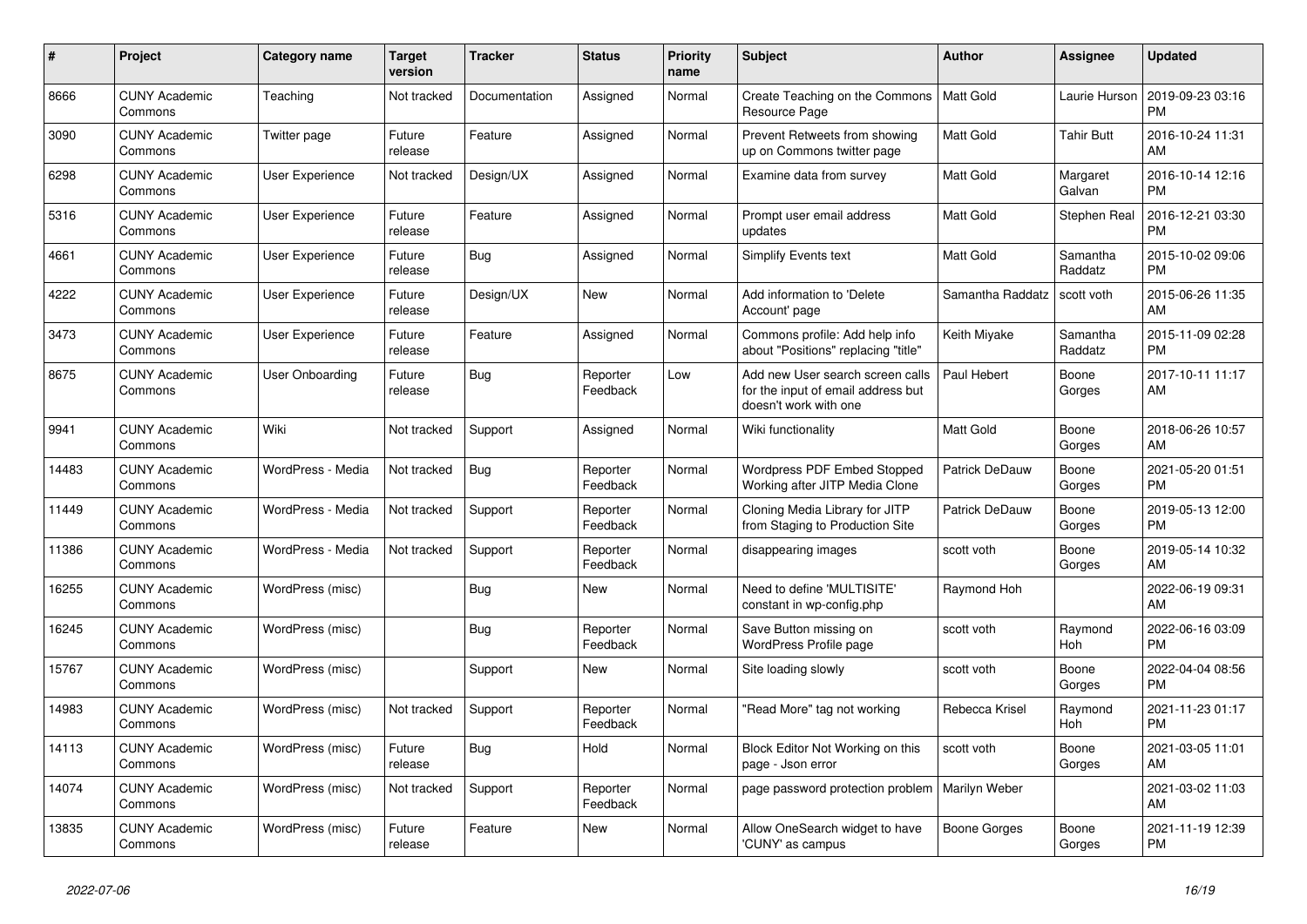| #     | Project                         | <b>Category name</b> | <b>Target</b><br>version | <b>Tracker</b> | <b>Status</b>        | <b>Priority</b><br>name | <b>Subject</b>                                                                                               | <b>Author</b>           | Assignee            | <b>Updated</b>                |
|-------|---------------------------------|----------------------|--------------------------|----------------|----------------------|-------------------------|--------------------------------------------------------------------------------------------------------------|-------------------------|---------------------|-------------------------------|
| 11843 | <b>CUNY Academic</b><br>Commons | WordPress (misc)     | Future<br>release        | Design/UX      | New                  | Normal                  | Tweaking the Gutenberg Editor<br>Interface                                                                   | Laurie Hurson           |                     | 2022-04-26 12:00<br><b>PM</b> |
| 11624 | <b>CUNY Academic</b><br>Commons | WordPress (misc)     | Not tracked              | Support        | <b>New</b>           | Normal                  | Change pages into posts or swap<br>database for a Commons site?                                              | Stephen Klein           | Raymond<br>Hoh      | 2019-07-09 11:04<br>AM        |
| 11024 | <b>CUNY Academic</b><br>Commons | WordPress (misc)     | Future<br>release        | Bug            | New                  | Normal                  | Subsites should not show "you<br>should update your .htaccess<br>now" notice after permalink setting<br>save | Boone Gorges            |                     | 2019-01-28 01:35<br><b>PM</b> |
| 10380 | <b>CUNY Academic</b><br>Commons | WordPress (misc)     | Future<br>release        | Feature        | In Progress          | Normal                  | Remove blacklisted plugins                                                                                   | Boone Gorges            |                     | 2022-04-26 12:00<br><b>PM</b> |
| 10040 | <b>CUNY Academic</b><br>Commons | WordPress (misc)     | Not tracked              | Bug            | Reporter<br>Feedback | Normal                  | User doesn't see full list of themes                                                                         | <b>Matt Gold</b>        | Boone<br>Gorges     | 2018-07-25 10:12<br>AM        |
| 9346  | <b>CUNY Academic</b><br>Commons | WordPress (misc)     | Not tracked              | Bug            | New                  | Normal                  | Clone cetls.bmcc.cuny.edu for<br>development                                                                 | Owen Roberts            | Raymond<br>Hoh      | 2018-03-06 05:35<br><b>PM</b> |
| 6755  | <b>CUNY Academic</b><br>Commons | WordPress (misc)     | Future<br>release        | Bug            | New                  | Normal                  | Cannot Deactivate Plugin                                                                                     | Laura Kane              |                     | 2016-11-16 01:12<br><b>PM</b> |
| 6332  | <b>CUNY Academic</b><br>Commons | WordPress (misc)     | Future<br>release        | Feature        | New                  | Normal                  | Allow uploaded files to be marked<br>as private in an ad hoc way                                             | <b>Boone Gorges</b>     |                     | 2016-10-17 11:41<br><b>PM</b> |
| 4388  | <b>CUNY Academic</b><br>Commons | WordPress (misc)     | Future<br>release        | Bug            | Assigned             | Normal                  | Repeated request for<br>authentication.                                                                      | Alice.Lynn<br>McMichael | Raymond<br>Hoh      | 2015-08-11 07:35<br><b>PM</b> |
| 3759  | <b>CUNY Academic</b><br>Commons | WordPress (misc)     | Future<br>release        | Feature        | Assigned             | Normal                  | Review Interface for Adding Users<br>to Blogs                                                                | Matt Gold               | Boone<br>Gorges     | 2015-03-24 05:52<br><b>PM</b> |
| 3657  | <b>CUNY Academic</b><br>Commons | WordPress (misc)     | Not tracked              | Feature        | <b>New</b>           | Normal                  | Create alert for GC email<br>addresses                                                                       | <b>Matt Gold</b>        | Matt Gold           | 2016-04-14 11:29<br><b>PM</b> |
| 2175  | <b>CUNY Academic</b><br>Commons | WordPress (misc)     | Not tracked              | Support        | Assigned             | Normal                  | Subscibe 2 vs. Jetpack<br>subscription options                                                               | local admin             | Matt Gold           | 2016-01-26 04:58<br><b>PM</b> |
| 2167  | <b>CUNY Academic</b><br>Commons | WordPress (misc)     | Future<br>release        | <b>Bug</b>     | Assigned             | Normal                  | <b>CAC-Livestream Plugin Issues</b>                                                                          | <b>Michael Smith</b>    | Dominic<br>Giglio   | 2015-01-02 03:06<br><b>PM</b> |
| 1508  | <b>CUNY Academic</b><br>Commons | WordPress (misc)     | Future<br>release        | Feature        | Assigned             | Normal                  | Share login cookies across<br>mapped domains                                                                 | Boone Gorges            | Boone<br>Gorges     | 2012-07-02 12:12<br><b>PM</b> |
| 1105  | <b>CUNY Academic</b><br>Commons | WordPress (misc)     | Future<br>release        | Feature        | Assigned             | Normal                  | Rephrase Blog Privacy Options                                                                                | <b>Matt Gold</b>        | Samantha<br>Raddatz | 2015-11-09 06:19<br><b>PM</b> |
| 636   | <b>CUNY Academic</b><br>Commons | WordPress (misc)     | Not tracked              | Support        | Assigned             | Normal                  | Create Lynda.com-like Table of<br>Contents for Prospective Tutorial<br>Screencasts                           | <b>Matt Gold</b>        | scott voth          | 2016-02-23 03:12<br><b>PM</b> |
| 365   | <b>CUNY Academic</b><br>Commons | WordPress (misc)     | Future<br>release        | Feature        | Assigned             | Normal                  | <b>Create Mouseover Tooltips</b><br>throughout Site                                                          | <b>Matt Gold</b>        | Chris Stein         | 2015-11-09 06:18<br><b>PM</b> |
| 287   | <b>CUNY Academic</b><br>Commons | WordPress (misc)     | Future<br>release        | Feature        | Assigned             | Normal                  | Create troubleshooting tool for<br>account sign-up                                                           | <b>Matt Gold</b>        | Boone<br>Gorges     | 2015-11-09 06:17<br><b>PM</b> |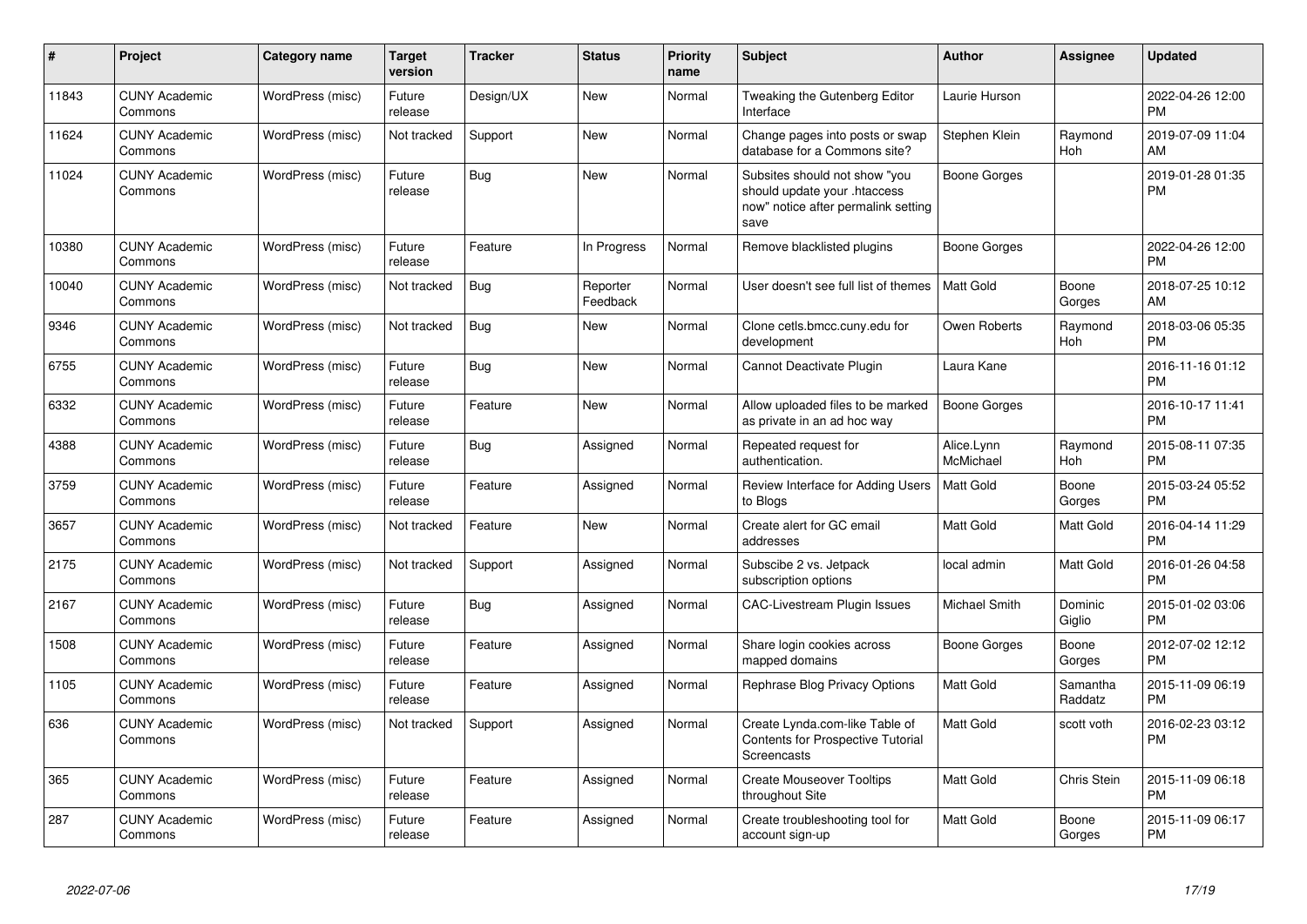| #     | Project                         | <b>Category name</b>     | <b>Target</b><br>version | <b>Tracker</b> | <b>Status</b>        | <b>Priority</b><br>name | <b>Subject</b>                                                     | <b>Author</b>           | <b>Assignee</b>  | <b>Updated</b>                |
|-------|---------------------------------|--------------------------|--------------------------|----------------|----------------------|-------------------------|--------------------------------------------------------------------|-------------------------|------------------|-------------------------------|
| 16319 | <b>CUNY Academic</b><br>Commons | <b>WordPress Plugins</b> | 2.0.3                    | Bug            | <b>New</b>           | Normal                  | <b>Request for Events Calendar Pro</b><br>5.14.2 update            | Raymond Hoh             | Raymond<br>Hoh   | 2022-07-01 04:16<br><b>PM</b> |
| 16314 | <b>CUNY Academic</b><br>Commons | <b>WordPress Plugins</b> |                          | Feature        | <b>New</b>           | Normal                  | Install Multicollab plug-in?                                       | Raffi<br>Khatchadourian |                  | 2022-06-29 03:44<br><b>PM</b> |
| 15516 | <b>CUNY Academic</b><br>Commons | <b>WordPress Plugins</b> |                          | <b>Bug</b>     | Reporter<br>Feedback | Normal                  | Can't publish or save draft of post<br>on wordpress.com            | Raffi<br>Khatchadourian | Raymond<br>Hoh   | 2022-03-02 05:52<br><b>PM</b> |
| 14987 | <b>CUNY Academic</b><br>Commons | <b>WordPress Plugins</b> | Future<br>release        | Bug            | New                  | Normal                  | Elementor update causes<br>database freeze-up                      | Boone Gorges            | Boone<br>Gorges  | 2021-11-29 12:02<br><b>PM</b> |
| 13946 | <b>CUNY Academic</b><br>Commons | <b>WordPress Plugins</b> | 2.1.0                    | Support        | Assigned             | Normal                  | Custom Embed handler For<br>OneDrive files                         | scott voth              | Raymond<br>Hoh   | 2022-05-26 10:46<br>AM        |
| 12741 | <b>CUNY Academic</b><br>Commons | <b>WordPress Plugins</b> | Not tracked              | Support        | Reporter<br>Feedback | Normal                  | Tableau Public Viz Block                                           | Marilyn Weber           | Raymond<br>Hoh   | 2020-05-12 11:00<br>AM        |
| 12573 | <b>CUNY Academic</b><br>Commons | <b>WordPress Plugins</b> | Future<br>release        | Bug            | New                  | Normal                  | <b>CommentPress Core Issues</b>                                    | scott voth              |                  | 2020-03-24 04:32<br><b>PM</b> |
| 12121 | <b>CUNY Academic</b><br>Commons | <b>WordPress Plugins</b> | 2.0.3                    | Feature        | Reporter<br>Feedback | Normal                  | Embedding H5P Iframes on<br><b>Commons Site</b>                    | Laurie Hurson           | Boone<br>Gorges  | 2022-06-29 11:32<br>AM        |
| 11788 | <b>CUNY Academic</b><br>Commons | <b>WordPress Plugins</b> | Future<br>release        | Support        | Reporter<br>Feedback | Normal                  | Plugin Request - Browse Aloud                                      | scott voth              |                  | 2019-09-24 08:42<br>AM        |
| 11649 | <b>CUNY Academic</b><br>Commons | <b>WordPress Plugins</b> | 2.0.3                    | Bug            | In Progress          | Normal                  | CC license displayed on every<br>page                              | Gina Cherry             | Raymond<br>Hoh   | 2022-06-29 11:32<br>AM        |
| 11545 | <b>CUNY Academic</b><br>Commons | <b>WordPress Plugins</b> | Not tracked              | Support        | New                  | Normal                  | Twitter searches in WordPress                                      | Gina Cherry             | Matt Gold        | 2019-09-23 01:03<br><b>PM</b> |
| 11415 | <b>CUNY Academic</b><br>Commons | <b>WordPress Plugins</b> | Not tracked              | <b>Bug</b>     | Reporter<br>Feedback | Normal                  | Blog Subscriptions in Jetpack                                      | Laurie Hurson           |                  | 2019-05-14 10:34<br>AM        |
| 11120 | <b>CUNY Academic</b><br>Commons | <b>WordPress Plugins</b> | Not tracked              | Bug            | Reporter<br>Feedback | Normal                  | Events Manager Events Not<br>Showing Up                            | Mark Webb               |                  | 2019-02-27 04:10<br><b>PM</b> |
| 9947  | <b>CUNY Academic</b><br>Commons | <b>WordPress Plugins</b> | Future<br>release        | Feature        | Reporter<br>Feedback | Normal                  | Install H5P quiz plugin                                            | <b>Matt Gold</b>        | Boone<br>Gorges  | 2018-09-11 11:01<br>AM        |
| 9926  | <b>CUNY Academic</b><br>Commons | <b>WordPress Plugins</b> | Future<br>release        | <b>Bug</b>     | <b>New</b>           | Normal                  | twitter-mentions-as-comments<br>cron jobs can run long             | Boone Gorges            | Boone<br>Gorges  | 2018-10-24 12:34<br><b>PM</b> |
| 9515  | <b>CUNY Academic</b><br>Commons | <b>WordPress Plugins</b> | Not tracked              | <b>Bug</b>     | Reporter<br>Feedback | Normal                  | Text to Speech plugin - "More<br>Slowly" checkbox not working      | scott voth              | Boone<br>Gorges  | 2018-06-13 02:26<br><b>PM</b> |
| 9289  | <b>CUNY Academic</b><br>Commons | <b>WordPress Plugins</b> | Future<br>release        | Bug            | Reporter<br>Feedback | Normal                  | <b>Email Users Plugin</b>                                          | Laurie Hurson           | Boone<br>Gorges  | 2018-10-24 12:34<br><b>PM</b> |
| 9211  | <b>CUNY Academic</b><br>Commons | <b>WordPress Plugins</b> | Future<br>release        | Support        | Reporter<br>Feedback | Normal                  | Auto-Role Setting in Forum Plugin<br><b>Causing Some Confusion</b> | Luke Waltzer            | Boone<br>Gorges  | 2018-03-13 11:44<br>AM        |
| 8498  | CUNY Academic<br>Commons        | <b>WordPress Plugins</b> | Future<br>release        | Feature        | <b>New</b>           | Low                     | <b>Gravity Forms Email Users</b>                                   | Raffi<br>Khatchadourian | <b>Matt Gold</b> | 2017-10-13 12:58<br><b>PM</b> |